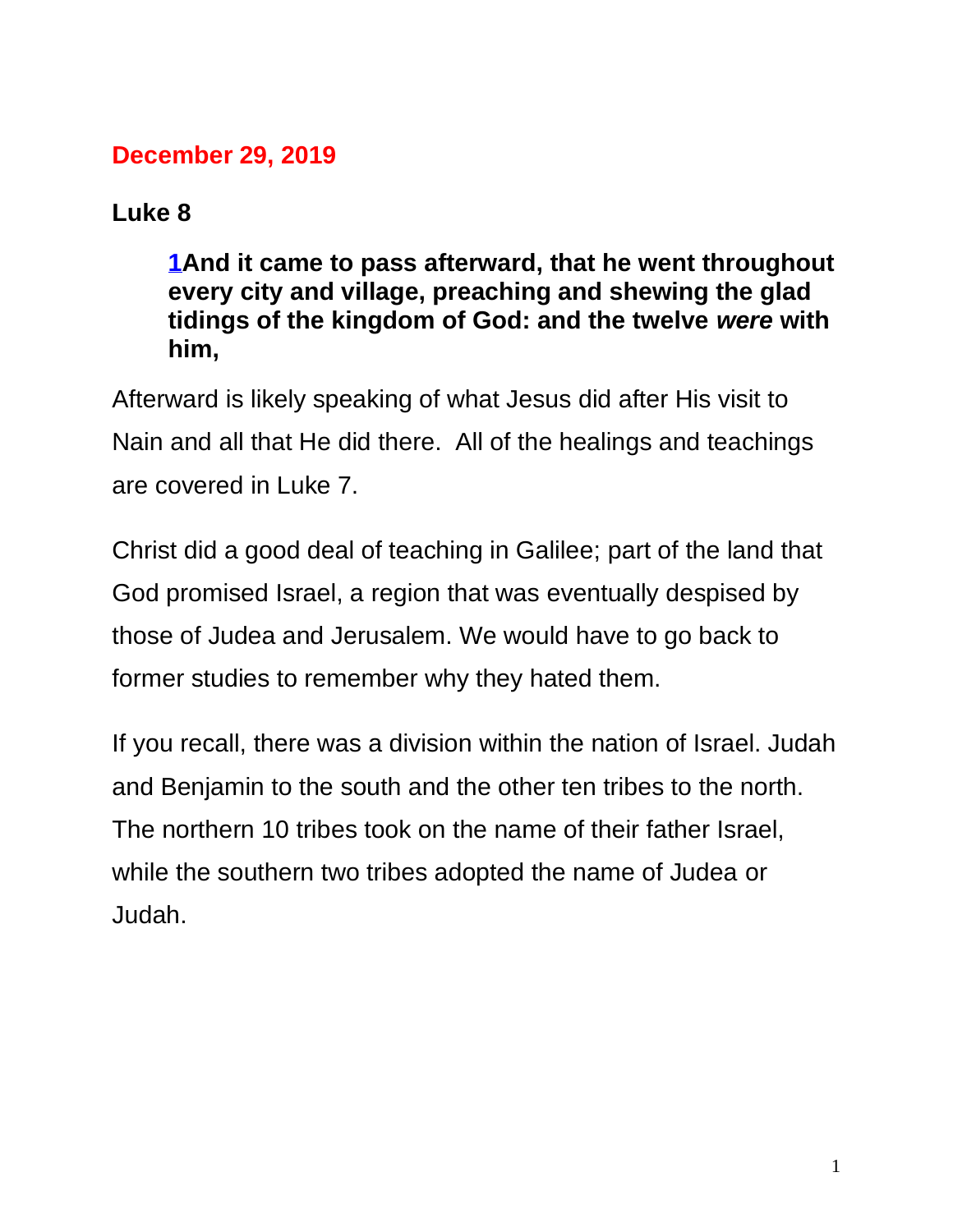

The division took place after Solomon's death. Solomon had rebelled against God and God had determined that the nation of Israel would be divided; but not until after Solomon was dead.

Rehoboam took over as king of Israel, all 12 tribes, upon his father Solomon's death and refused to lighten the burden of taxes and even increased the taxes on the nation.

Jeroboam son of Nebat was of the tribe of Ephraim. Solomon had appointed Jeroboam supervisor over all the construction in Israel. An issue arose between Jeroboam and the King, where it is said that "Jeroboam had raised his hand against the King", so Jeroboam fled to Egypt where he settled. When Rehoboam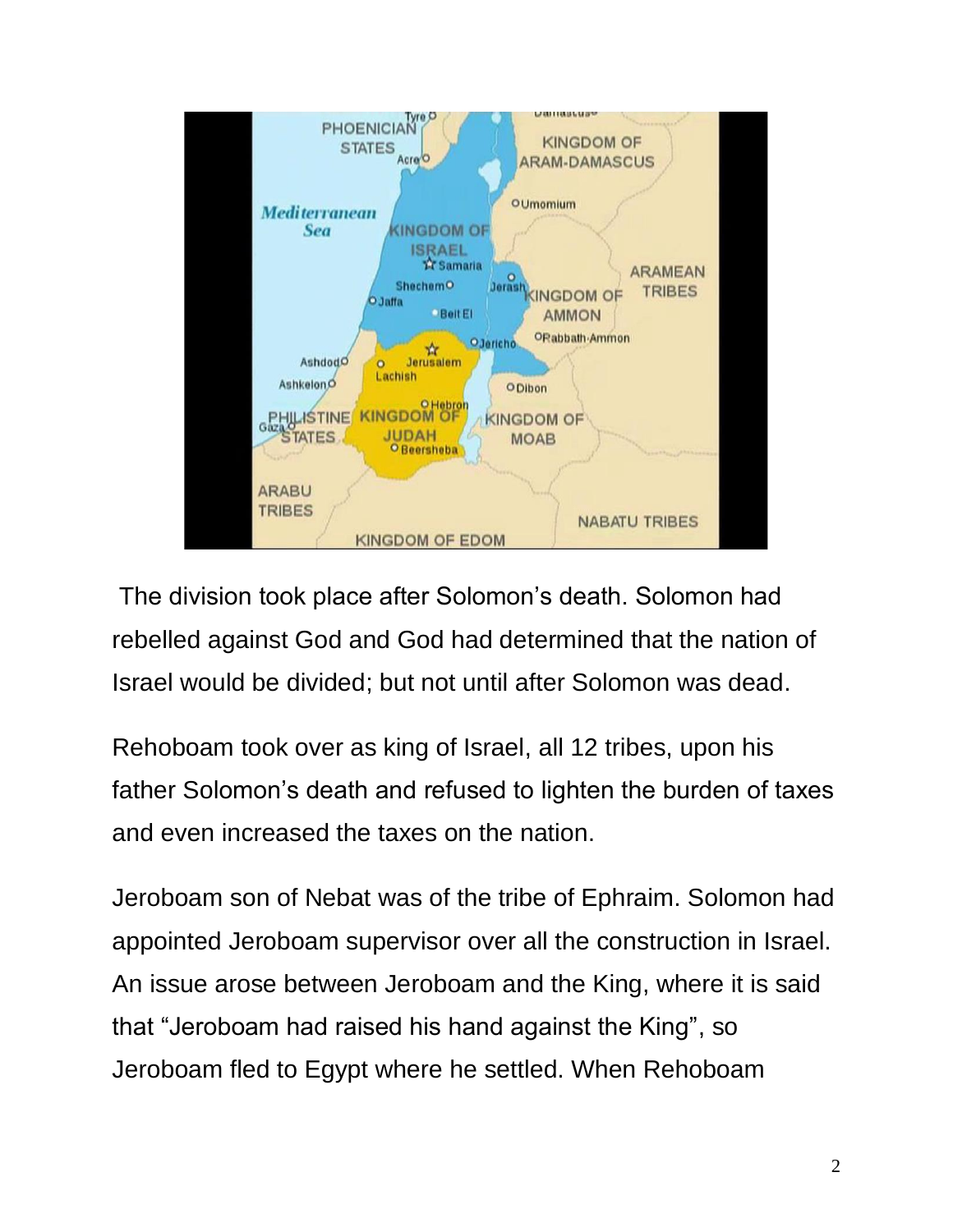became King, a division erupted between the 10 tribes to the north and Judah, Benjamin and Levi to the south. (Levi is not counted as a landowner as it was the Priestly tribe) so depending on which list you would look at there may be 12 or 13 tribes.

I say all that to say this; after the division the hatred began to grow. The northern tribes were defeated by Assyrian forces and many Israelis were deported. At the same time some of those in Israel (northern tribes) were deported people from other nations that had been defeated by Assyria were forced to come into that land of the Israel and intermarrying took place with the Hebrew people left behind. This was an abomination to Judah and Benjamin by the law of God. The northern part of Israel was later called Samaria and the long manner of hatred continued to grow.

Now back to our verses. Jesus had spent a good deal of time in Samaria and Galilee teaching, healing and blessing those that lived there, much to the chagrin of the ruling religious leaders again due to their hatred of the Samarians. To those of Judah the Samarians were half breeds, not wholly Israeli genetics, culture or religon.

**[2A](https://biblehub.com/luke/8-2.htm)nd certain women, which had been healed of evil spirits and infirmities, Mary called Magdalene, out of whom went seven devils,**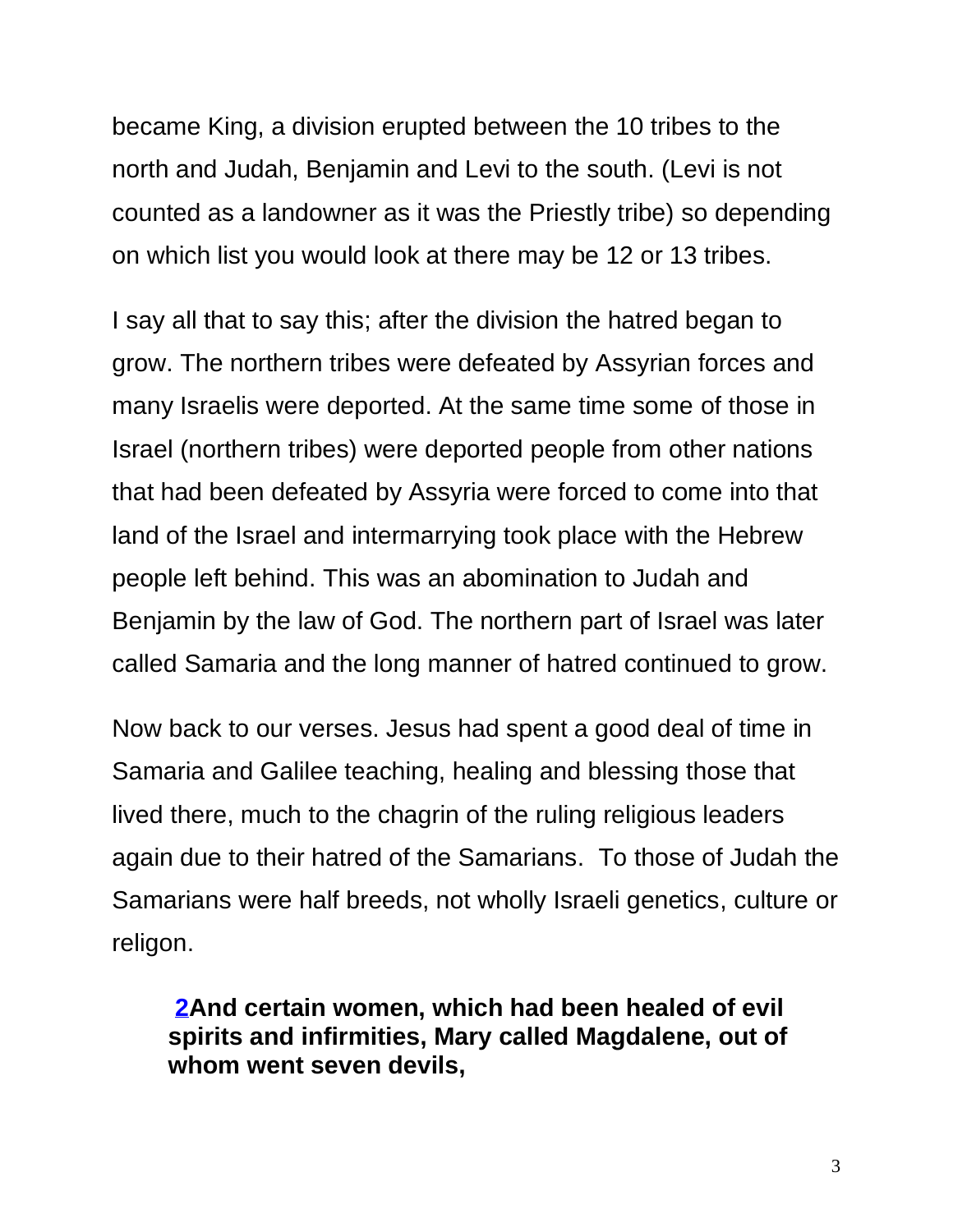There was a small band of women who were dedicated to serving Jesus and a few of them were quite well off financially. That is the consensus of most commentators as to how Jesus and His Disciples were able to carry on their ministry from a financial standpoint. Some have tried to claim that Mary of Magdalene was the prostitute that had anointed Jesus with oil in Simon's house but that seems a stretch. She was wealthy, pious and devoted to serving the Son of God. She did however have seven evil spirits removed from her by Christ which is likely the reason for her devotion to Christ.

## **[3A](https://biblehub.com/luke/8-3.htm)nd Joanna the wife of Chuza Herod's steward, and Susanna, and many others, which ministered unto him of their substance.**

Herod's court would not be a place one would think you would find a religious person let alone a follower of Christ; but here we are told the Chuza's, wife Joanna was one of the small band of women that served Christ and the 12 disciples. It is suggested though not specifically lain out in scripture that Chuza and Joanna were the parents of the boy that was ill in Cana that Jesus healed;

#### *John 4:46 So Jesus came again into Cana of Galilee, where he made the water wine. And there was a certain nobleman, whose son was sick at Capernaum.*

Susanna is also mentioned here but not much is known of her.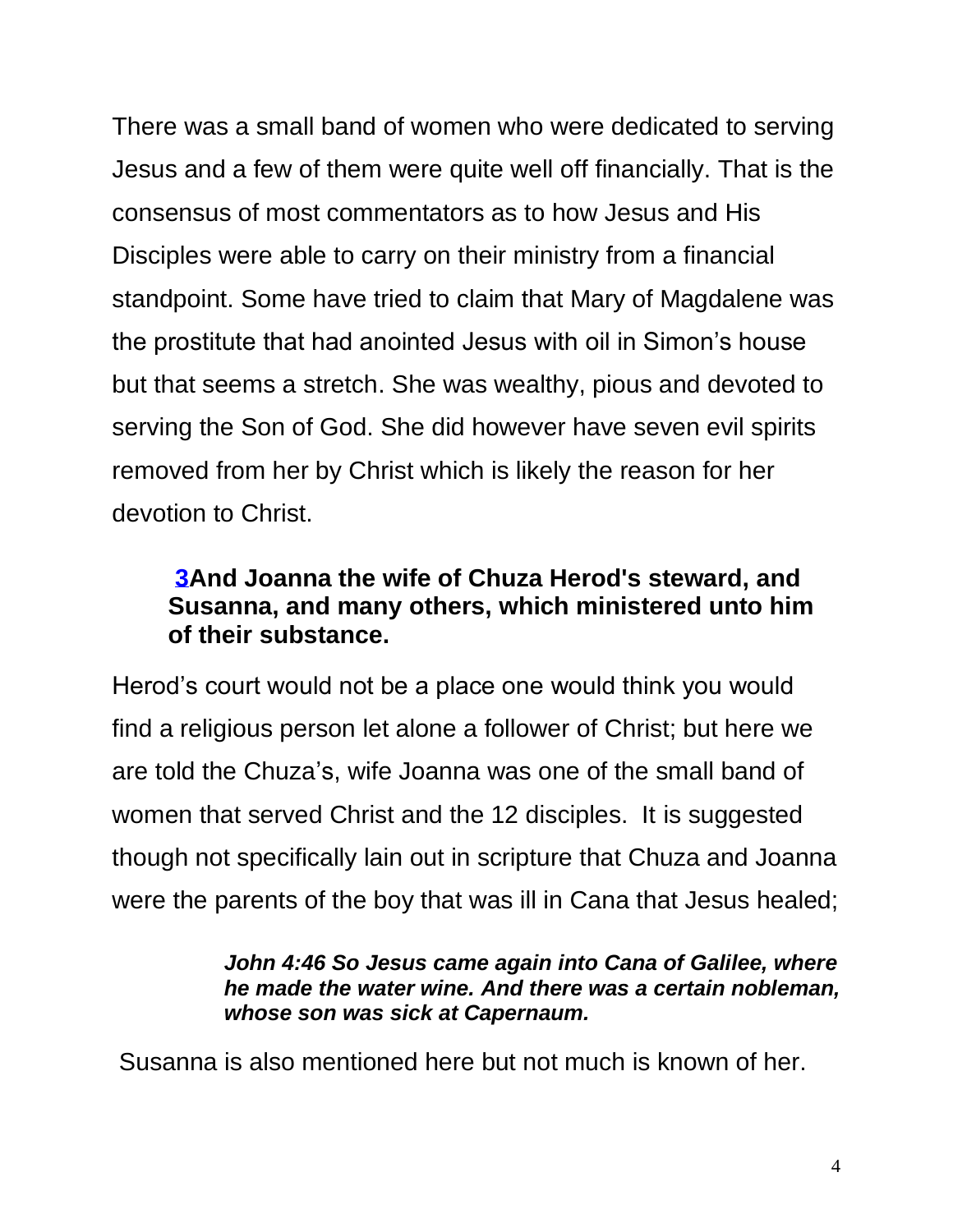Jesus was a master at using parables to draw attention to a principal or doctrine that would be used for thousands of years to draw people to Him. As you read this parable keep this simple thing in mind. Jesus is talking about people, salvation, The Word, and Satan, not wheat. And when Jesus speaks about people in this manner, He the Savior of the world is often included as an integral part of the parable. In this parable Jesus actually gives an understanding to His disciples about the meaning of the parable. But the reason He gives is very interesting.

**[4A](https://biblehub.com/luke/8-4.htm)nd when much people were gathered together, and were come to him out of every city, he spake by a parable: [5A](https://biblehub.com/luke/8-5.htm) sower went out to sow his seed: and as he sowed, some fell by the way side; and it was trodden down, and the fowls of the air devoured it. [6A](https://biblehub.com/luke/8-6.htm)nd some fell upon a rock; and as soon as it was sprung up, it withered away, because it lacked moisture. [7A](https://biblehub.com/luke/8-7.htm)nd some fell among thorns; and the thorns sprang up with it, and choked it. [8A](https://biblehub.com/luke/8-8.htm)nd other fell on good ground, and sprang up, and bare fruit an hundredfold. And when he had said these things, he cried, He that hath ears to hear, let him hear.**

Jesus pleads with those who have heard this parable to those with ears. How many of these people have ears? All of them.

How many will hear with not just their physical ears but with the ears of their heart is Jesus point. You can hear it in your head but if it does not resonate in your heart then you are either; the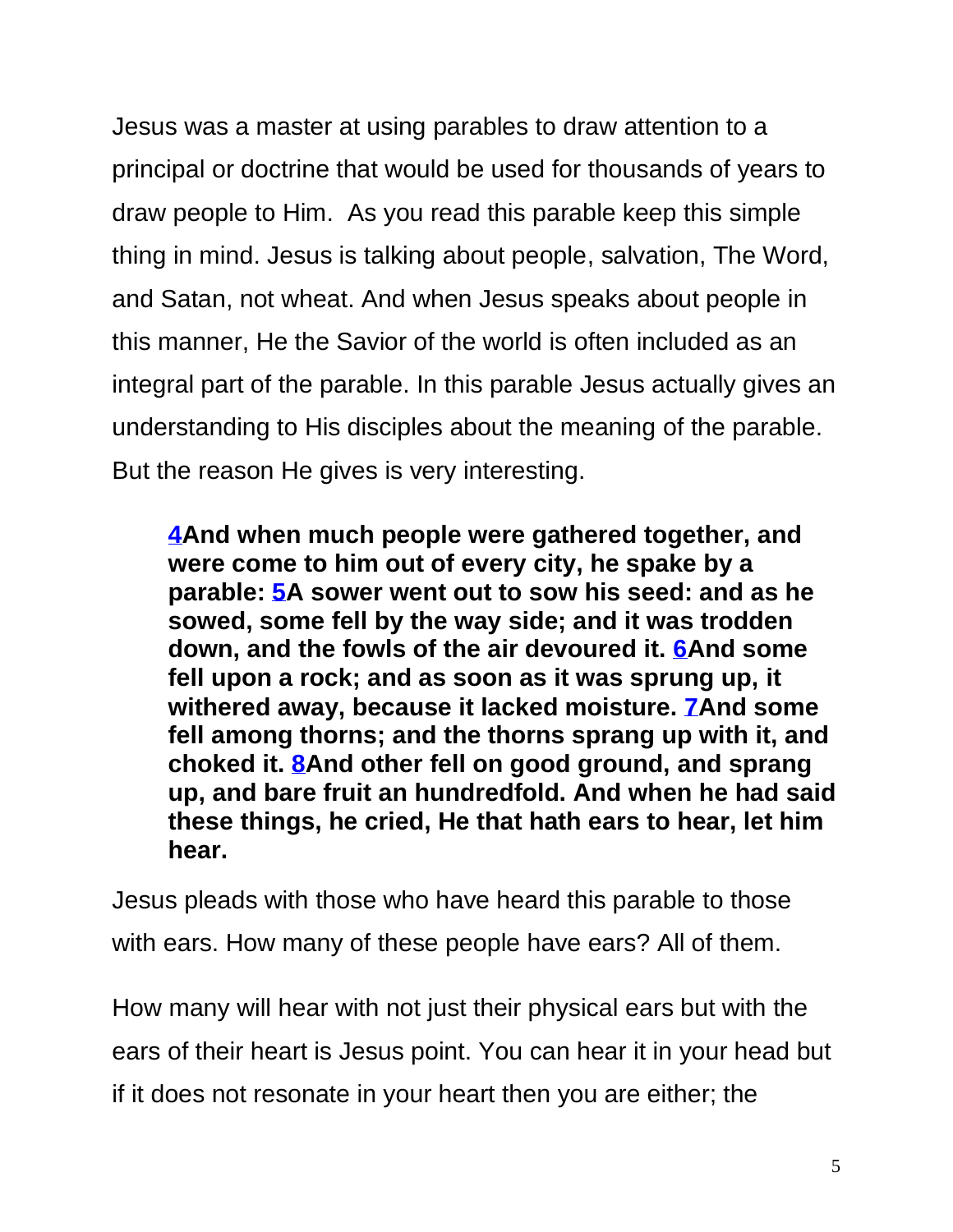wayside, rock or encompassed by thorns, but you will definitely not be saved. Not because Jesus doesn't want you to be saved but due to your own stubbornness will you die and go to Hell.

Jesus takes no one kicking and screaming into the kingdom, but the opposite is going to be true about Hell. I find it hard that anyone will willingly walk into Hell once convicted. I think there will be a lot of kicking a screaming.

Remember the play we saw called "Heavens Gates, Hells Flames" when Satan would instruct his demons to grab a lost person and the scene depicted the person being grabbed by the demons kicking and screaming as they were drug off to Hell. It was a play and took a lot of liberty as you can imagine telling what that moment may be like, but think about it? How would you think those convicted would respond when they realize they were wrong about everything but especially about Jesus and the free gift?

**[9A](https://biblehub.com/luke/8-9.htm)nd his disciples asked him, saying, What might this parable be? [10A](https://biblehub.com/luke/8-10.htm)nd he said, Unto you it is given to know the mysteries of the kingdom of God: but to others in parables; that seeing they might not see, and hearing they might not understand.**

**Q.** Based on this verse do you think that Jesus intentionally would set out to hide the truth from people?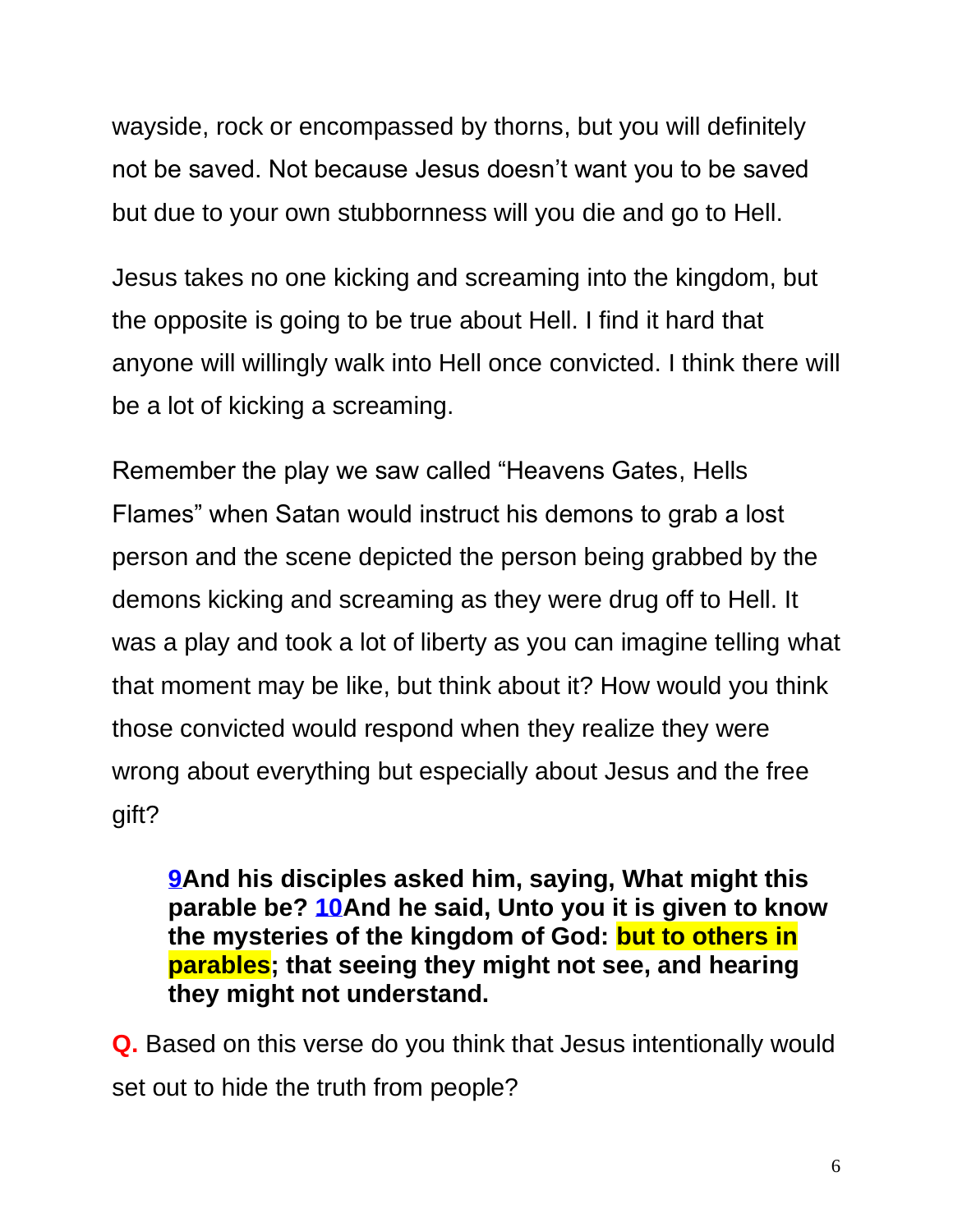In order to answer that question we of course need to go to God's Word and find out His heart and desire in this matter.

> *1 Timothy 2: [1I](https://biblehub.com/1_timothy/2-1.htm) exhort therefore, that, first of all, supplications, prayers, intercessions, and giving of thanks, be made for all men; [2F](https://biblehub.com/1_timothy/2-2.htm)or kings, and for all that are in authority; that we may lead a quiet and peaceable life in all godliness and honesty. [3F](https://biblehub.com/1_timothy/2-3.htm)or this is good and acceptable in the sight of God our Saviour; [4W](https://biblehub.com/1_timothy/2-4.htm)ho will have all men to be saved, and to come unto the knowledge of the truth. [5F](https://biblehub.com/1_timothy/2-5.htm)or there is one God, and one mediator between God and men, the man Christ Jesus; [6W](https://biblehub.com/1_timothy/2-6.htm)ho gave himself a ransom for all, to be testified in due time. [7W](https://biblehub.com/1_timothy/2-7.htm)hereunto I am ordained a preacher, and an apostle, (I speak the truth in Christ, and lie not;) a teacher of the Gentiles in faith and verity.*

To avoid any misunderstanding among His disciples and so they can begin to "rightly divide" the Word of God and teach others, Jesus gives this explanation of the parable to His disciples.

**[11N](https://biblehub.com/luke/8-11.htm)ow the parable is this: The seed is the word of God. [12T](https://biblehub.com/luke/8-12.htm)hose by the way side are they that hear; then cometh the devil, and taketh away the word out of their hearts, lest they should believe and be saved. [13T](https://biblehub.com/luke/8-13.htm)hey on the rock** *are they***, which, when they hear, receive the word with joy; and these have no root, which for a while believe, and in time of temptation fall away. [14A](https://biblehub.com/luke/8-14.htm)nd that which fell among thorns are they, which, when they have heard, go forth, and are choked with cares and riches and pleasures of** *this* **life, and bring no fruit to perfection. [15B](https://biblehub.com/luke/8-15.htm)ut that on the good ground are they, which in an honest and good heart, having heard the word, keep** *it***, and bring forth fruit with patience.**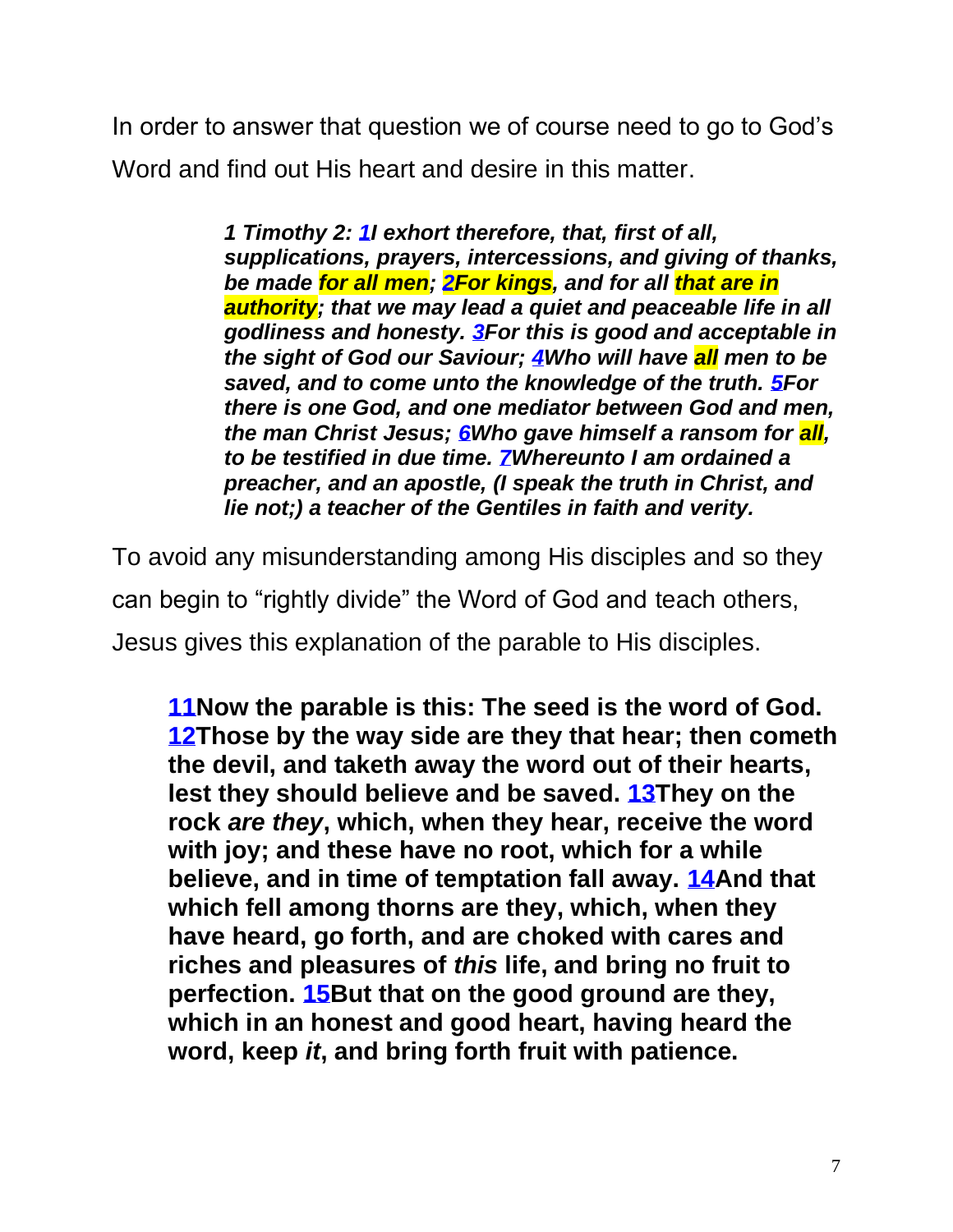Jesus has explained plainly to His Disciples what He meant by the parable and now He is going to explain to them by what manner the Word of God will be spread and who will be responsible for spreading the Word of God.

## **The Lesson of the Lamp**

**[\(Mark 4:21-25\)](https://biblehub.com/kjv/mark/4.htm#21)**

**[16N](https://biblehub.com/luke/8-16.htm)o man, when he hath lighted a candle, covereth it with a vessel, or putteth** *it* **under a bed; but setteth** *it* **on a candlestick, that they which enter in may see the light.** 

**Q.** Who does Jesus say that the "light unto the World is?"

*John 8:12 Then spake Jesus again unto them, saying, I am the light of the world: he that followeth me shall not walk in darkness, but shall have the light of life.*

It is this light or knowledge that Jesus says will light up the world; in other words, reveal the truth and explain all questions to those who seek it. Jesus told His disciples that they would be the carriers and guardians of the Light – Jesus and that they should not hide the knowledge of the Truth.

> *[Matthew 5:14](https://biblehub.com/matthew/5-14.htm) You are the light of the world. A city on a hill cannot be hidden.*

> *[John 1:4](https://biblehub.com/john/1-4.htm) In Him was life, and that life was the light of men.*

*[John 3:19](https://biblehub.com/john/3-19.htm) And this is the verdict: The Light has come into the world, but men loved the darkness rather than the Light, because their deeds were evil.*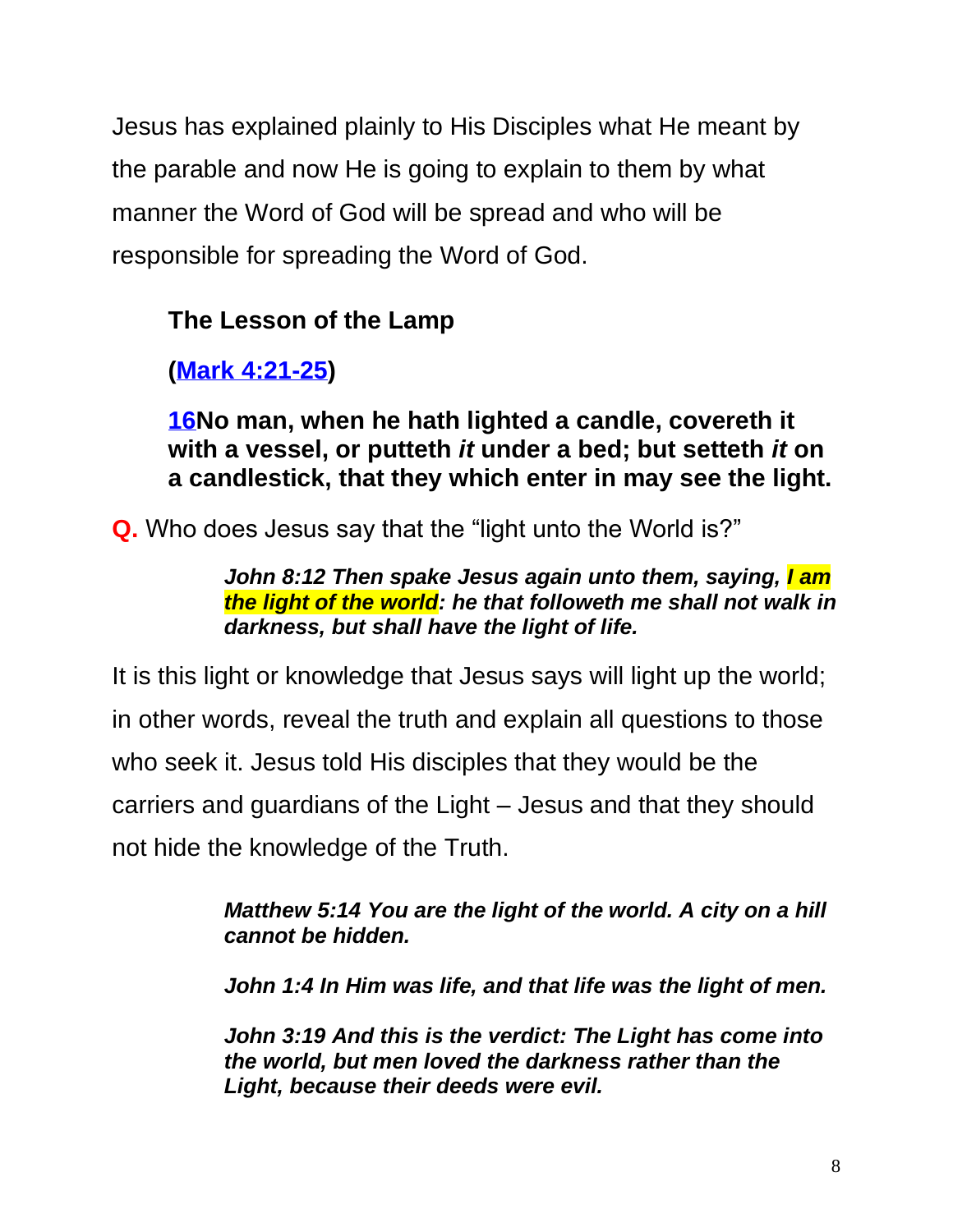*[John 9:5](https://biblehub.com/john/9-5.htm) While I am in the world, I am the light of the world."*

*[John 12:35](https://biblehub.com/john/12-35.htm) Then Jesus told them, "For a little while longer, the Light will be among you. Walk while you have the Light, so that darkness will not overtake you. The one who walks in the darkness does not know where he is going.*

*[John 12:36](https://biblehub.com/john/12-36.htm) While you have the Light, believe in the Light, so that you may become sons of light." After Jesus had spoken these things, He went away and was hidden from them.*

*[John 12:46](https://biblehub.com/john/12-46.htm) I have come into the world as a light, so that no one who believes in Me should remain in darkness.*

*[1 John 1:6](https://biblehub.com/1_john/1-6.htm) If we say we have fellowship with Him yet walk in the darkness, we lie and do not practice the truth.*

### **[17F](https://biblehub.com/luke/8-17.htm)or nothing is secret, that shall not be made manifest; neither** *any thing* **hid, that shall not be known and come abroad.**

The point Jesus is making is that as time continues on, the disciples will understand more and more all the while Israel sinks deeper into darkness. It is the same concept know, there is more and more understanding all the while the world is sinking deeper and deeper into darkness. This darkness will continue until Jesus returns and stands on Mt Moriah. When Jesus does that, He will end this phase of existence on the earth by dramatically defeating Satan, the Beast, The Anti-Christ and the False Prophet.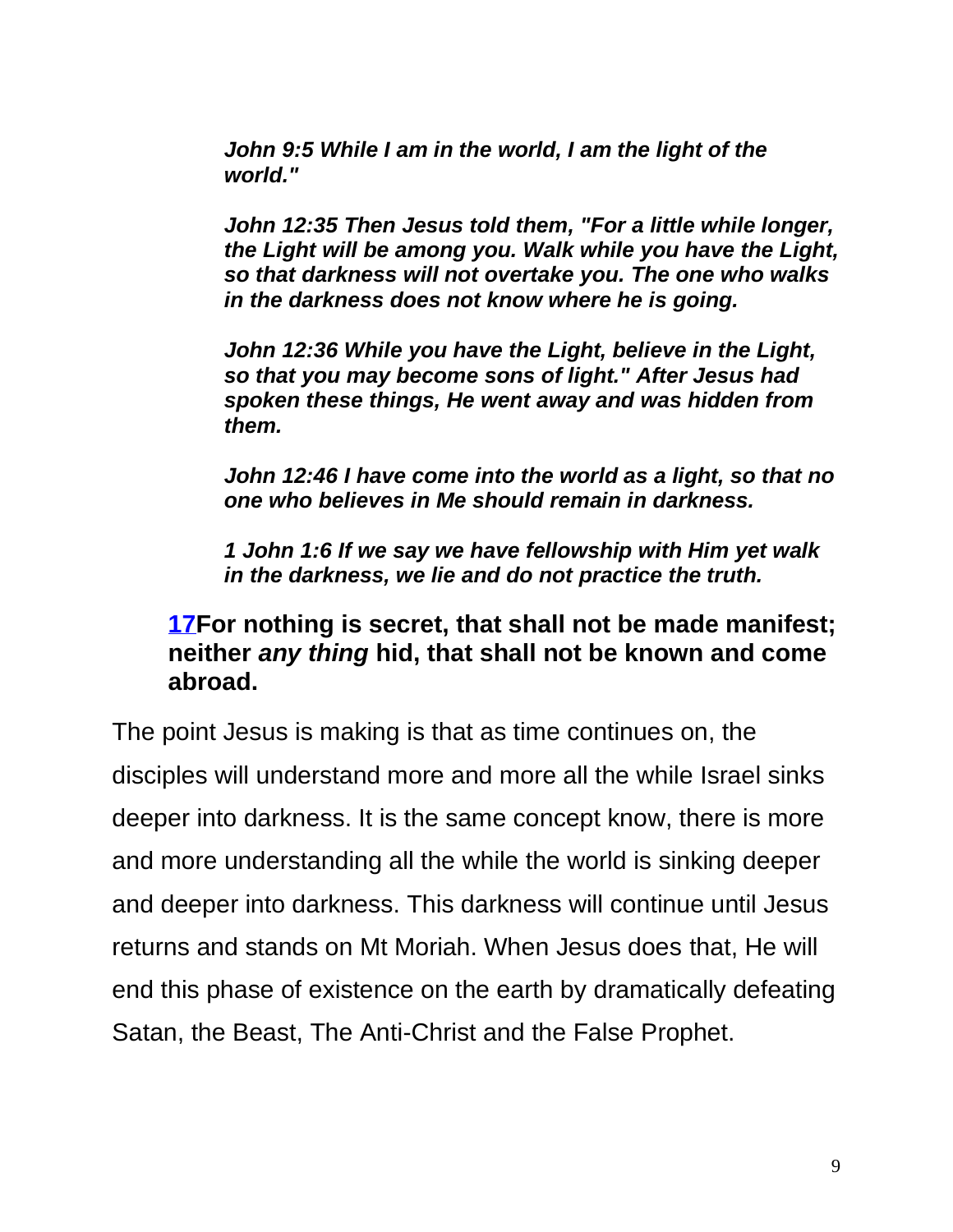**[18T](https://biblehub.com/luke/8-18.htm)ake heed therefore how ye hear: for whosoever hath, to him shall be given; and whosoever hath not, from him shall be taken even that which he seemeth to have.**

The "have" here, contrary to some prosperity preachers is not having things but having Jesus. To those who possess Jesus will be much given but to those who don't "have" Jesus what they think they have will be taken away; meaning their very hope of eternal life filled with Joy and Life abundant.

## **[\(Matthew 12:46-50;](https://biblehub.com/kjv/matthew/12.htm#46) [Mark 3:31-35\)](https://biblehub.com/kjv/mark/3.htm#31)**

## **[19T](https://biblehub.com/luke/8-19.htm)hen came to him** *his* **mother and his brethren, and could not come at him for the press.**

The crowd was too large for Jesus Mother Mary, and Jesus's brother to approach Him.

## **[20A](https://biblehub.com/luke/8-20.htm)nd it was told him** *by certain* **which said, Thy mother and thy brethren stand without, desiring to see thee.**

The crowd somehow recognized Jesus's mother Mary or His halfbrothers and passed the word through the crowd that His family was there.

## **[21A](https://biblehub.com/luke/8-21.htm)nd he answered and said unto them, My mother and my brethren are these which hear the word of God, and do it.**

Jesus repeats this critical phrase that we so often forget; "DO IT".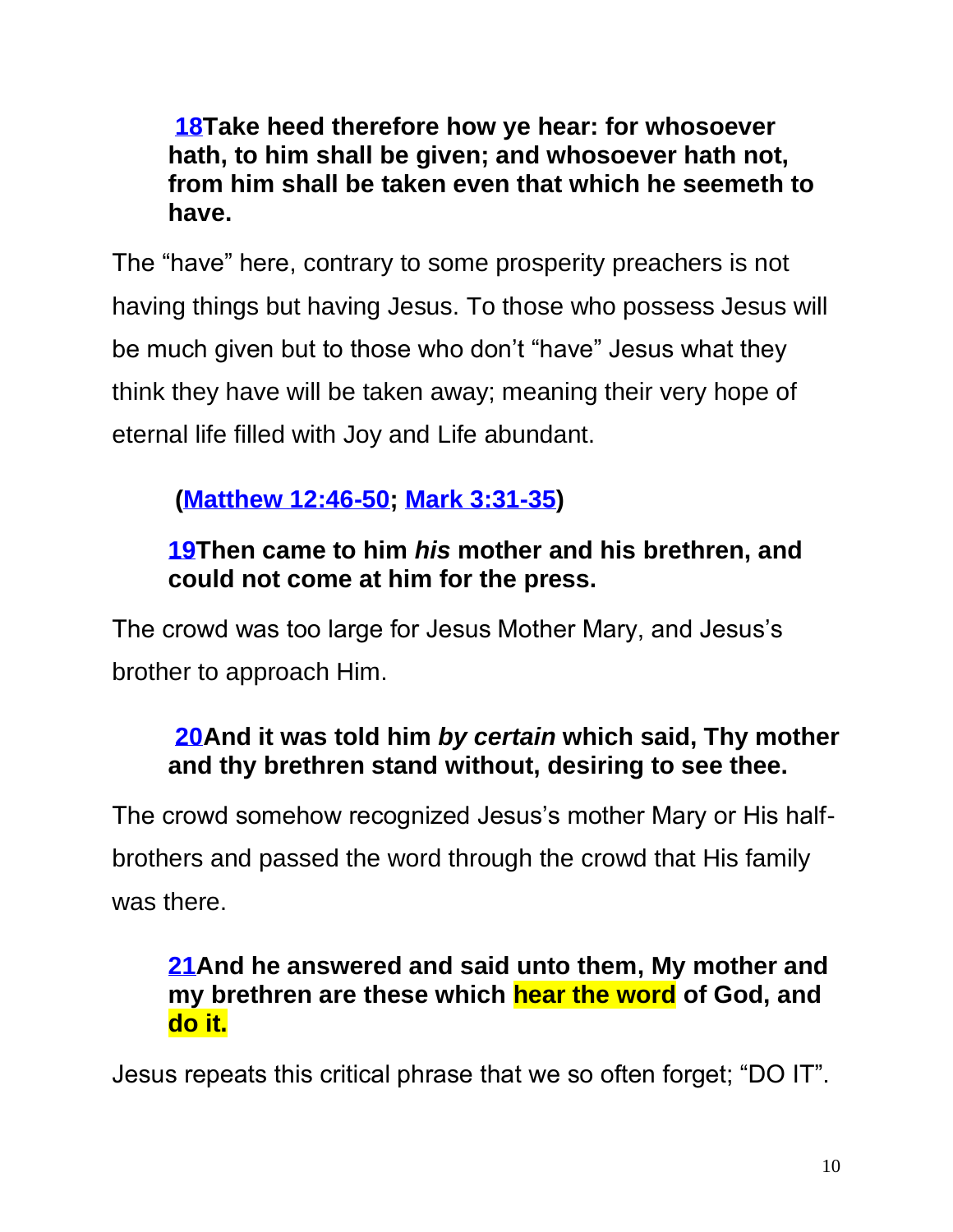The people closest to us all are our mothers, fathers, sisters and brothers.

Jesus took advantage of the comment to give a new meaning to the term; brother or brethren. In God's economy brethren are those that "hear the word of God AND "DO IT".

## **[\(Matthew 8:23-27;](https://biblehub.com/kjv/matthew/8.htm#23) [Mark 4:35-41\)](https://biblehub.com/kjv/mark/4.htm#35)**

**[22N](https://biblehub.com/luke/8-22.htm)ow it came to pass on a certain day, that he went into a ship with his disciples: and he said unto them, Let us go over unto the other side of the lake. And they launched forth.**

Recall that many of His disciples were experienced seamen, having for years fished the Sea of Galilee for a living. Putting to sail in the Sea of Galilee to these men was like coming home. Their course would take them from the north end of the Sea at Capernaum to the far southern end of the sea to the area called Gadarenes.

## **[23B](https://biblehub.com/luke/8-23.htm)ut as they sailed he fell asleep: and there came down a storm of wind on the lake; and they were filled**  *with water***, and were in jeopardy.**

It is no small wonder that Jesus the man was tired, He had been engaged in His ministry for days on end with little rest; healing the sick, raising the dead, giving sight to the blind and engaging in relentless discussions with the religious orders of the day. Once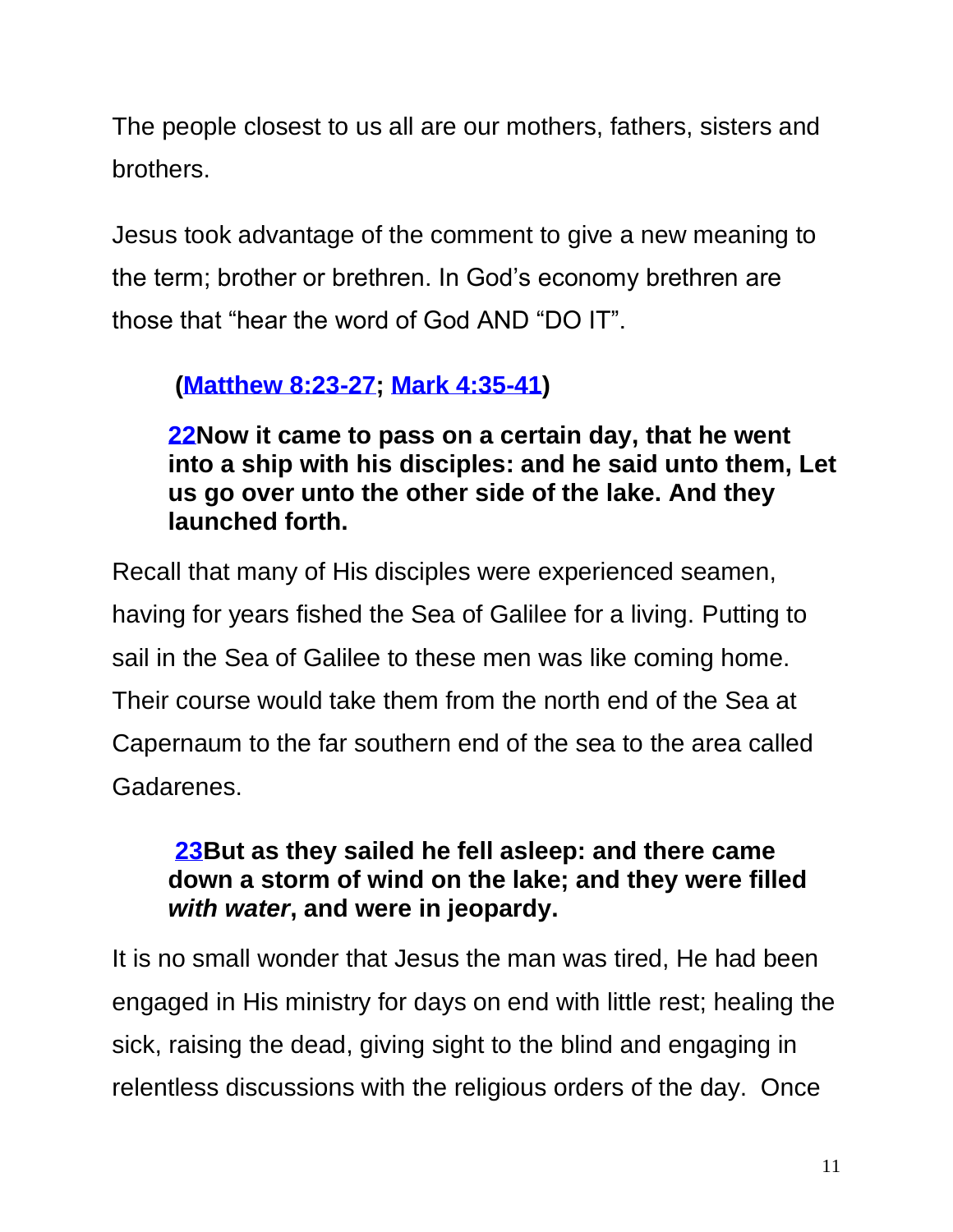people found out the power that Christ possessed without really knowing who He was they thronged Him as we have seen discussed when His family came to see Him.

These storms according to historical accounts were not uncommon; the cold winds would sweep down from the heights of the mountains to the east and rush towards the warm air over the lake. The conflict between the warm and cold would turn a calm day into a violent storm. These boats were not large to begin with so when the lake winds would stir up the sea the white caps could blow water into the boats.

Jesus was asleep, the sleep of the Master of the Universe at peace within His creation.

## **[24A](https://biblehub.com/luke/8-24.htm)nd they came to him, and awoke him, saying, Master, master, we perish. Then he arose, and rebuked the wind and the raging of the water: and they ceased, and there was a calm.**

Is there anything beyond the power of God? Is the Son at the mercy of the creation? Only when the Son out of obedience to God agrees to be at the mercy of the creation such at His Crucifiction. Jesus with a simple rebuke of His Creation restores peace as He chose to do.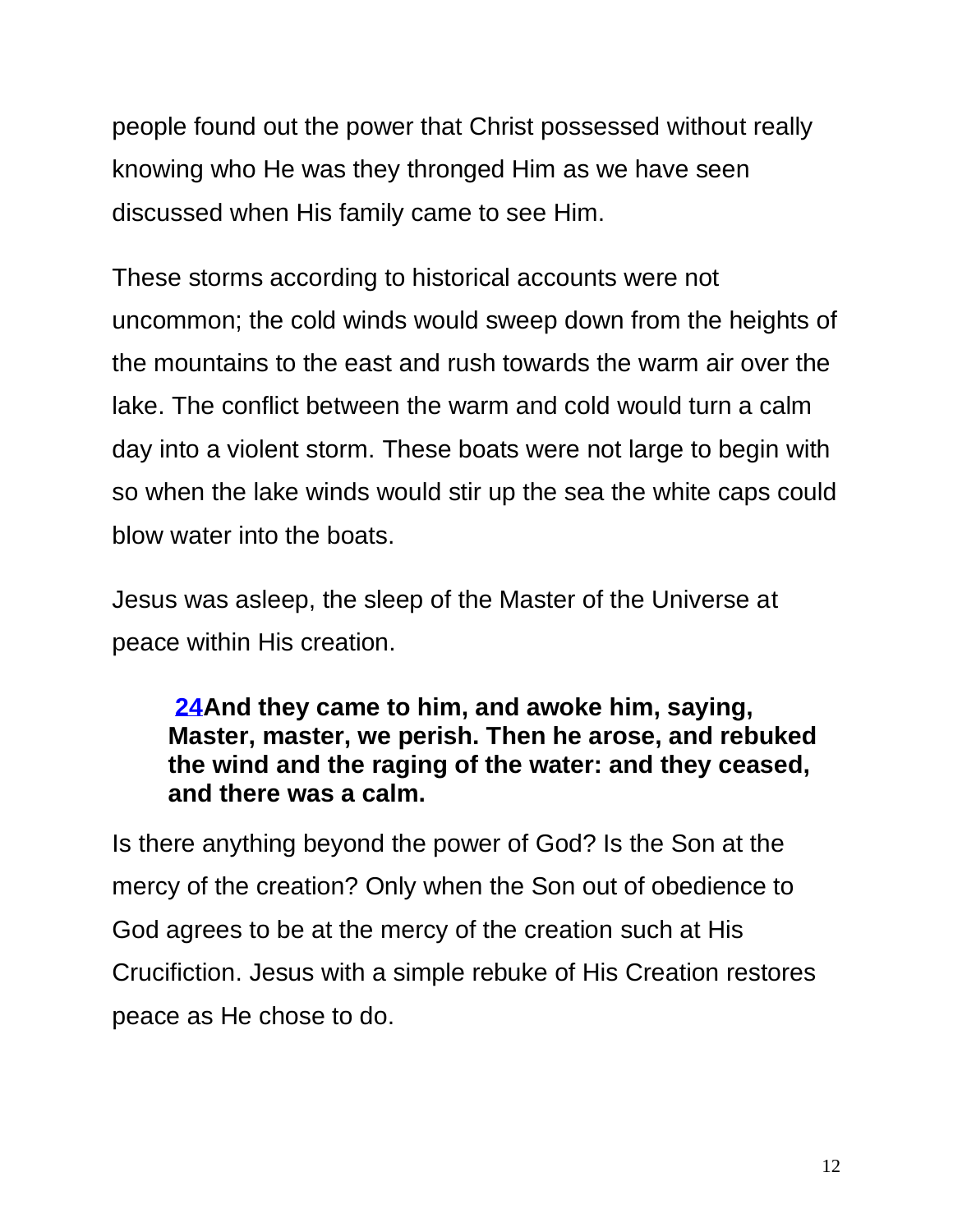Do you think there is anything in today's environment that is beyond His control? Do you think God and Jesus are sitting in heaven wringing their hands saying; we didn't see that CO2 Global warming thing coming. That is ludicrous, the Master is still the Master, He knows the beginning from the end and there is nothing man can do without God's permission to destroy God's creation; and it is doubtful that man has the capacity to destroy what God has created.

## **[25A](https://biblehub.com/luke/8-25.htm)nd he said unto them, Where is your faith? And they being afraid wondered, saying one to another, What manner of man is this! for he commandeth even the winds and water, and they obey him.**

The first thing Jesus assess about this incident is the faith or lack of faith on the part of His disciples. I cannot think of a specific teaching to this point that Jesus told His disciples that they had control through "faith" over the weather. When Jesus questions them, it strikes me as a teaching moment when not out of frustration with their lack of faith but out of the need for them to understand that thief "faith" is the mechanism that God will instill in them and use to carry out His Will in the lives of those who love Him.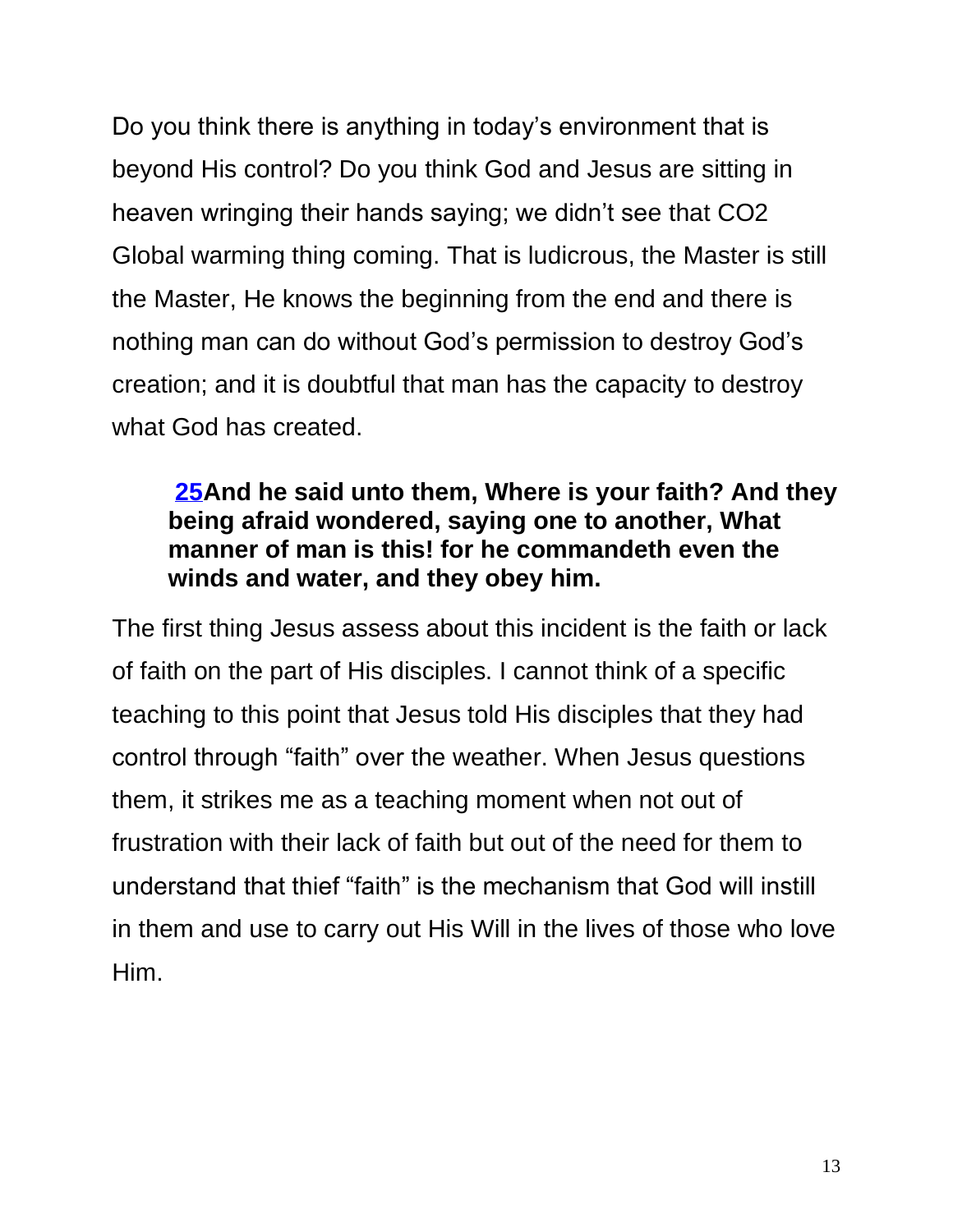They quickly realized that the One they called Master was also Master over the environment regardless of what the environment was.



**From; https://www.jesus-story.net/the-sea-of-galilee/**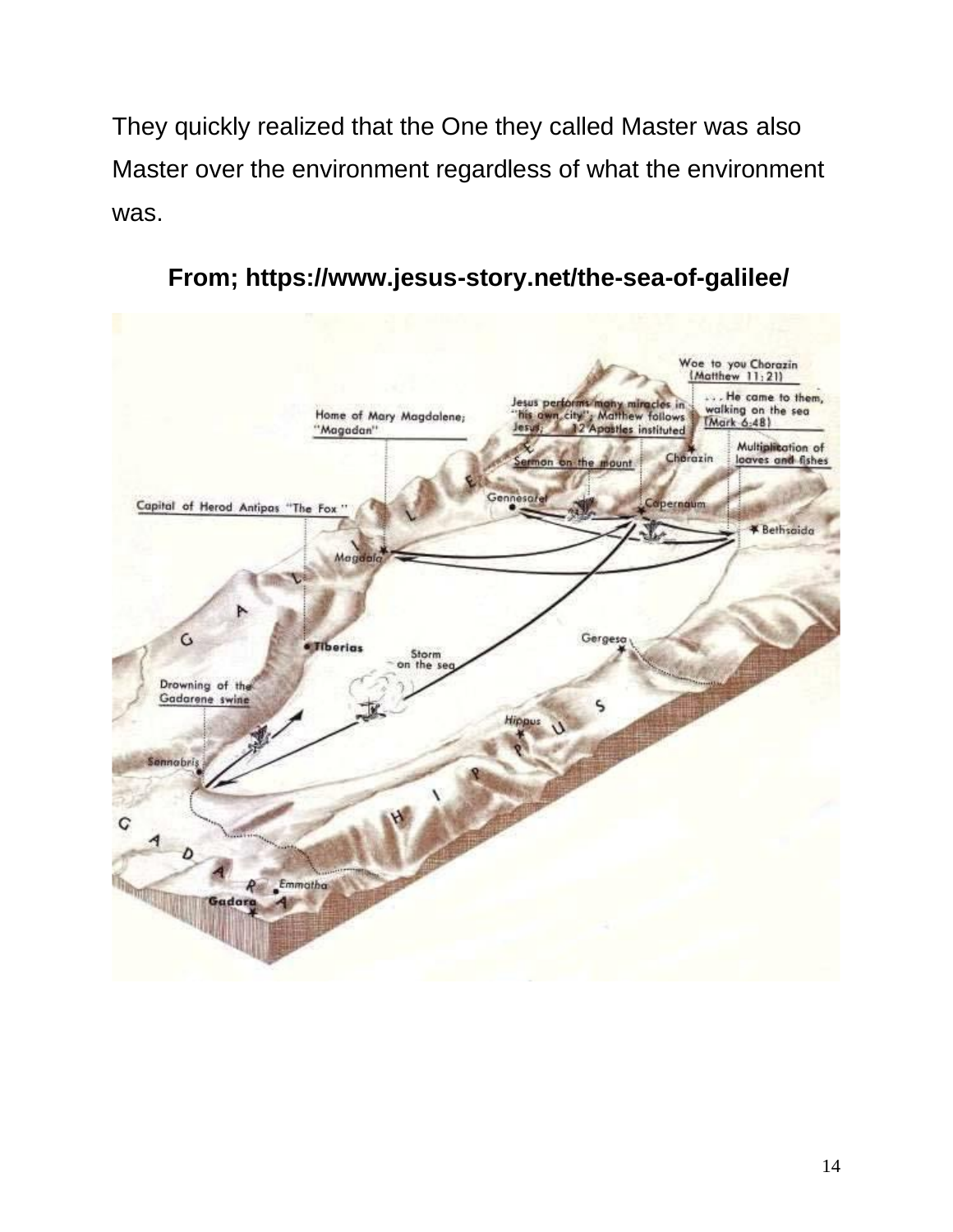**[26A](https://biblehub.com/luke/8-26.htm)nd they arrived at the country of the Gadarenes, which is over against Galilee.**



**Galilean Ministry of Jesus** 

Geographically Gadarenes is an area similar to what we would refer to a county or an area larger than just one city. Within this Gadarenes area was a town called Gadara which may be where the area got its name.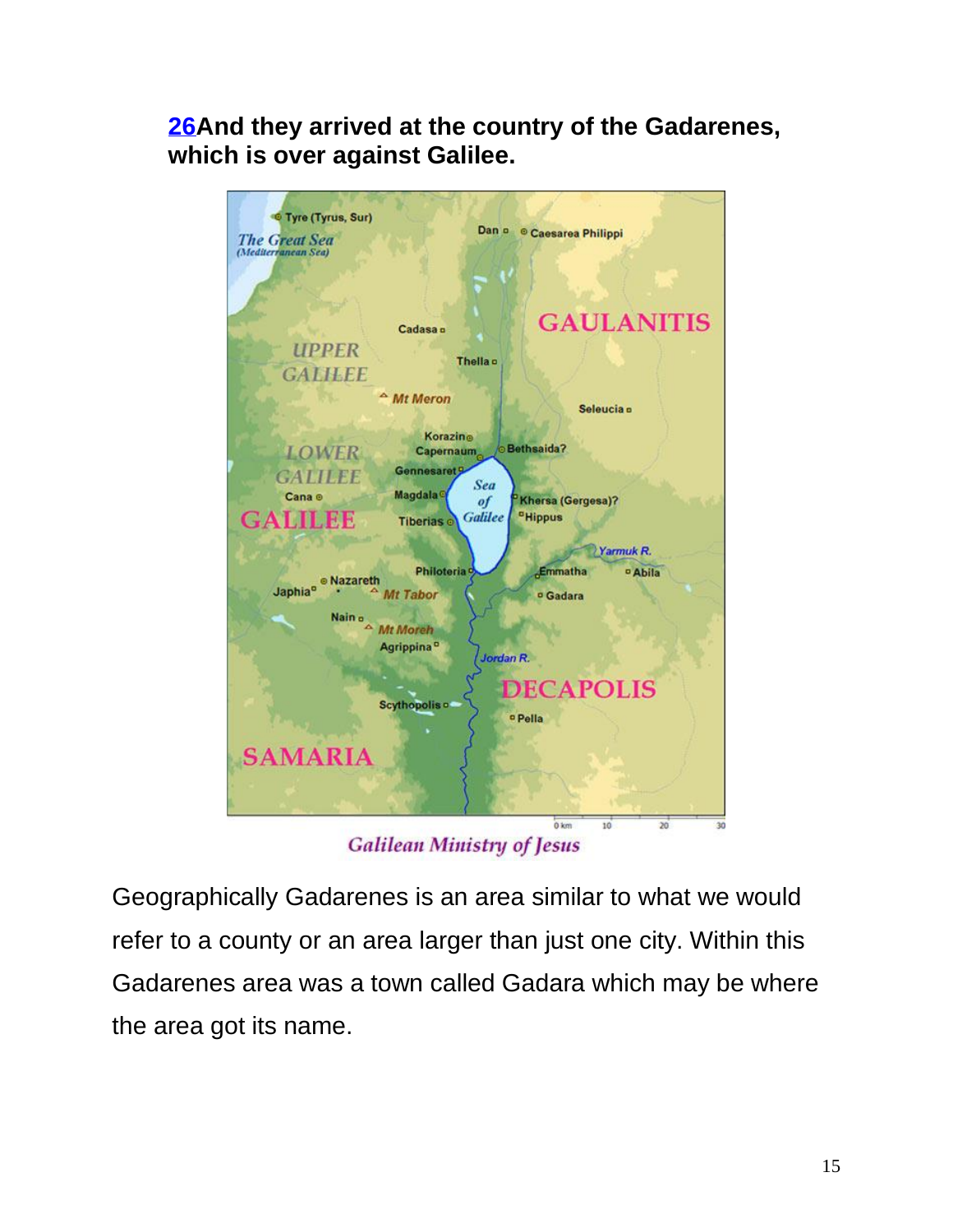*Smith's Bible Dictionary Gadara*

*a strong city situated near the river Hieromax, six miles southeast of the Sea of Galilee, over against Scythopolis and Tiberias, and 16 Roman miles distant from each of those places. Josephus calls it the capital of Peraea. The ruins of this city, now called Um Keis , are about two miles in circumference. The most interesting remains of Gadara are its tombs, which dot the cliffs for a considerable distance around the city. Godet says there is still a population of 200 souls in these tombs. Gadara was captured by Vespasian on the first outbreak of the war with the Jews, all its inhabitants were massacred, and the town itself, with the surrounding villages, was reduced to ashes."*

**[27A](https://biblehub.com/luke/8-27.htm)nd when he went forth to land, there met him out of the city a certain man, which had devils long time, and ware no clothes, neither abode in** *any* **house, but in the tombs.**

These tombs are associated with Gadara but are not in the town of Gadara but are some distance from the old town site. The idea that Jesus stepped off of the boat and was met by this man appears to be truncated when in reality Jesus was probably a bit of distance from the boat, in route to Gadara when He encountered this man with the demons.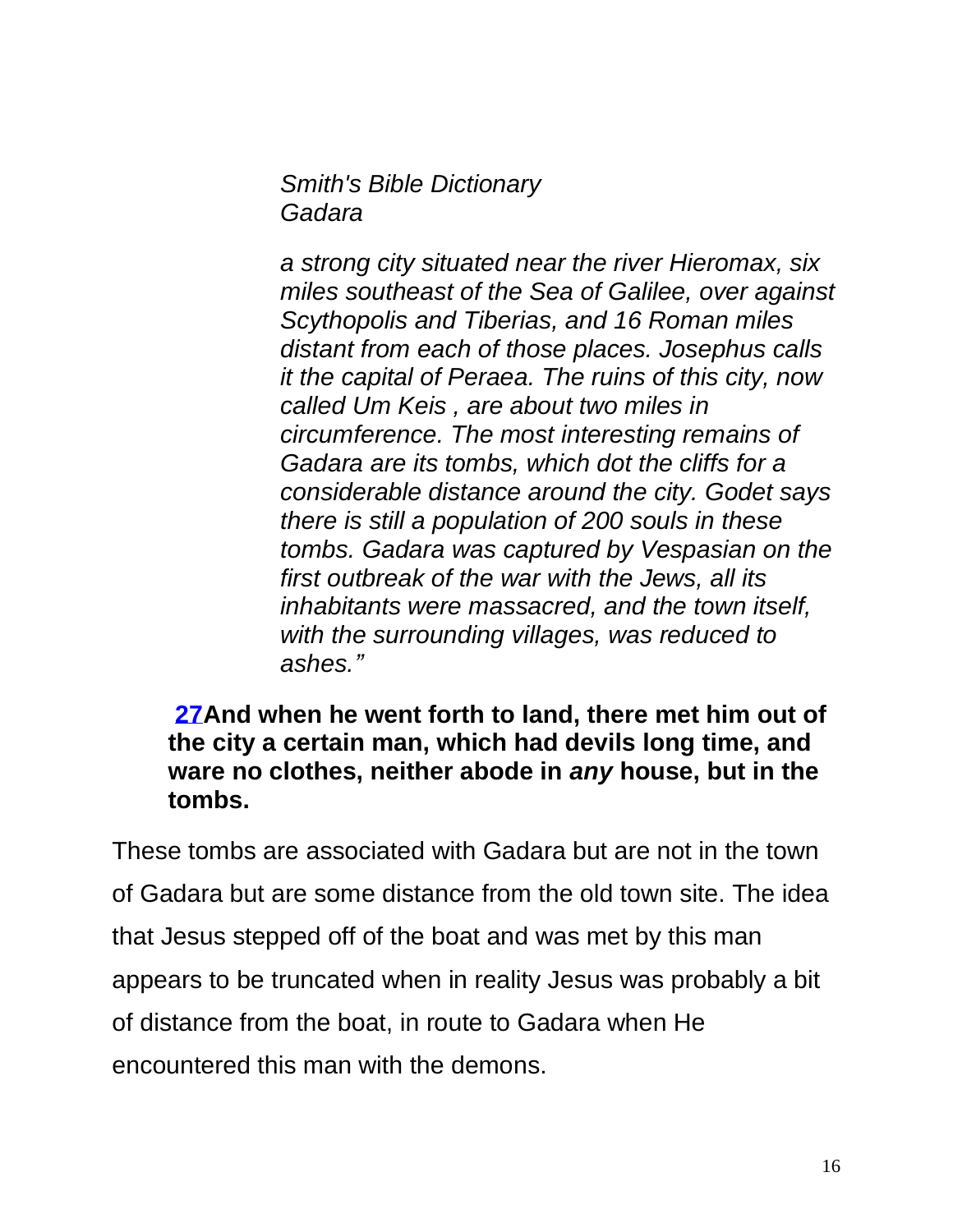**[28W](https://biblehub.com/luke/8-28.htm)hen he saw Jesus, he cried out, and fell down before him, and with a loud voice said, What have I to do with thee, Jesus,** *thou* **Son of God most high? I beseech thee, torment me not.**

We know that demons even Satan is not omnipresent, or omnipotent nor can they see the heart of man as God does. However, they can recognize Jesus and His presence. Undoubtedly within the evil realm of Satan, they are established like a military with ranks, leaders and followers and this will be born out as we look at these verses.

Upon first encountering Jesus this demon possessed man was thrust to the ground out of unalterable respect for Jesus position as the Son of God. Interestingly in verse 28 it says; "When he saw Jesus"; does that mean the man or the demon (s)? Is there one demon or many demons?

It is unlikely that the man would have this knowledge but there is disagreement within Bible Scholars on this point. I tend to believe that the conflict is not with this man but with his possessors and it is this leader of those possessing this man that recognizes Jesus Christ. This man would not have the knowledge of Jesus power over the underworld, but the head demon certainly would.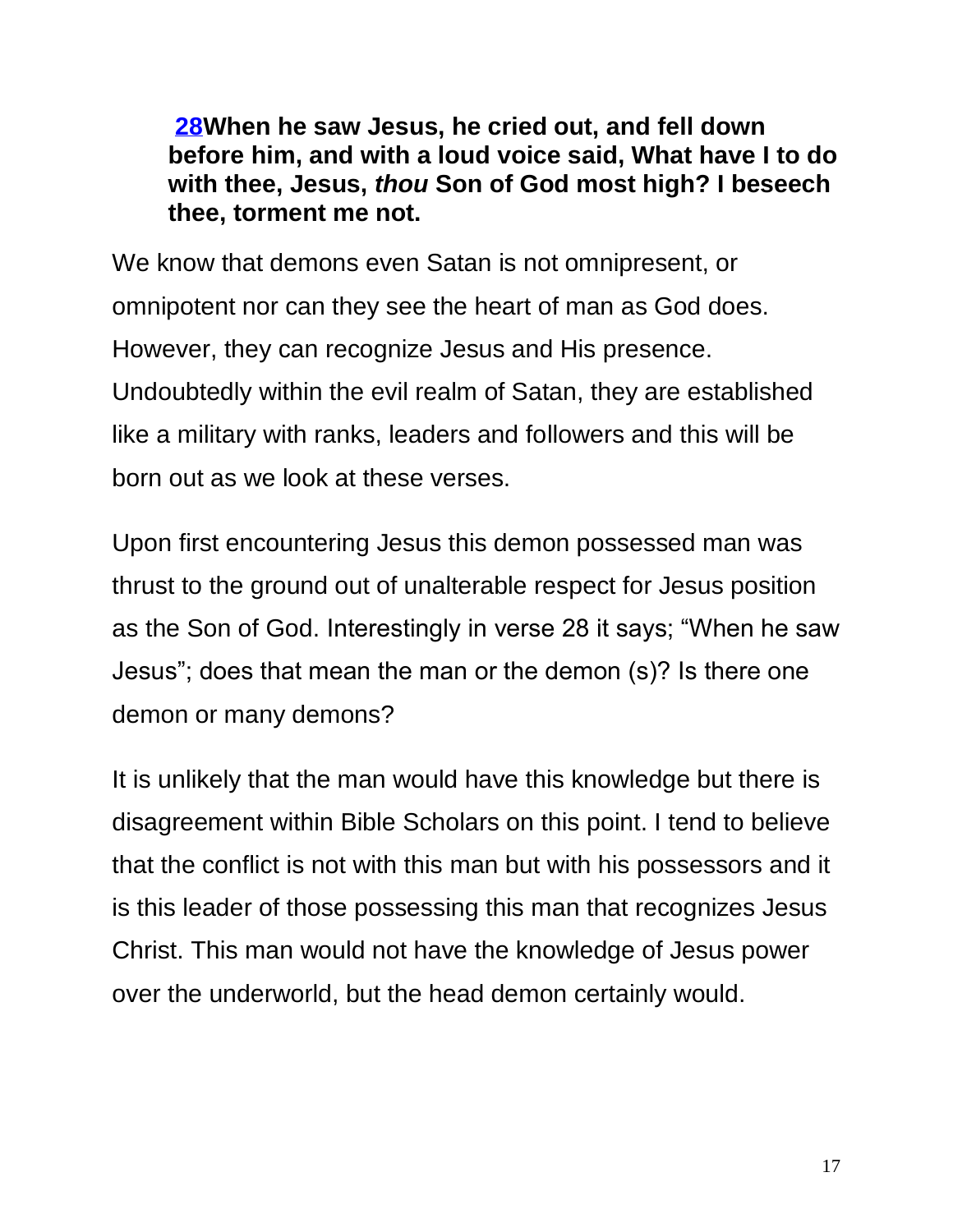This man would not know the very thing that has been concealed somewhat at this point and that is that Jesus Christ is the Son of God Most High.

It is on that basis that we will continue to look at this with an understanding that the conversation will be between Jesus and to begin with the lead demon within this man.

The demon in verse 28 askes Jesus not to torment him; singular.

### KJV Lexicon

"με personal pronoun - first person accusative singular me meh: me -- I, me, my."

Verse 28 ends with;

#### *"I beseech thee, torment me not."*

We will see later that this demon who is speaking is speaking for a large number of demons within this man. However, this demon seems to be quite self-centered and is only concerned with himself being tormented. This word tormented is translated as "tortured". We know from studying the final abode of the underworld is one of constant torture for eternity, so it is undoubtedly what this lead demon speaks of and has a good deal of knowledge of.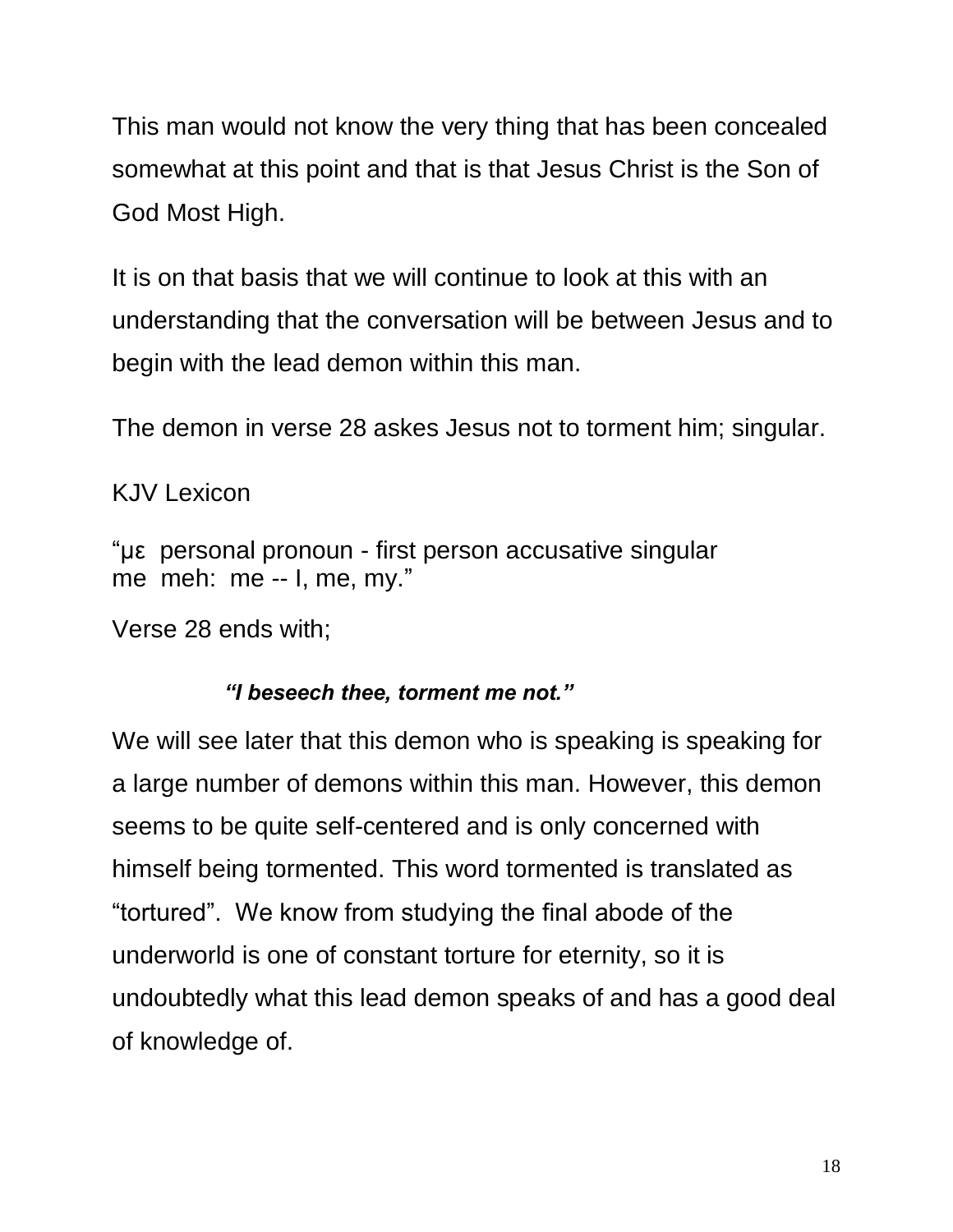The verse also reveals that the lead demon wastes no time in getting to the crux of the matter and that is what Jesus will undoubtedly do with these evil beings.

## **[29\(](https://biblehub.com/luke/8-29.htm)For he had commanded the unclean spirit to come out of the man. For oftentimes it had caught him: and he was kept bound with chains and in fetters; and he brake the bands, and was driven of the devil into the wilderness.)**

Even by looking up the definition of "caught him" it is hard to discern if it is talking about the demons seizing the man from time to time or if their abode was continually within the man and the "caught him" refers to the people from the city catching the man and putting him in chains ostensibly to protect him and they from his madness?

We are not told precisely how demons are employed; if they occupy a person for a time and then move on or go off to do other mischief then return to their host?

It appears that the binding was done by men and the breaking of the bonds was done by the demons and then they would drive the man into the wilderness or in this case likely the tombs.

**[30A](https://biblehub.com/luke/8-30.htm)nd Jesus asked him, saying, What is thy name? And he said, Legion: because many devils were entered into him.**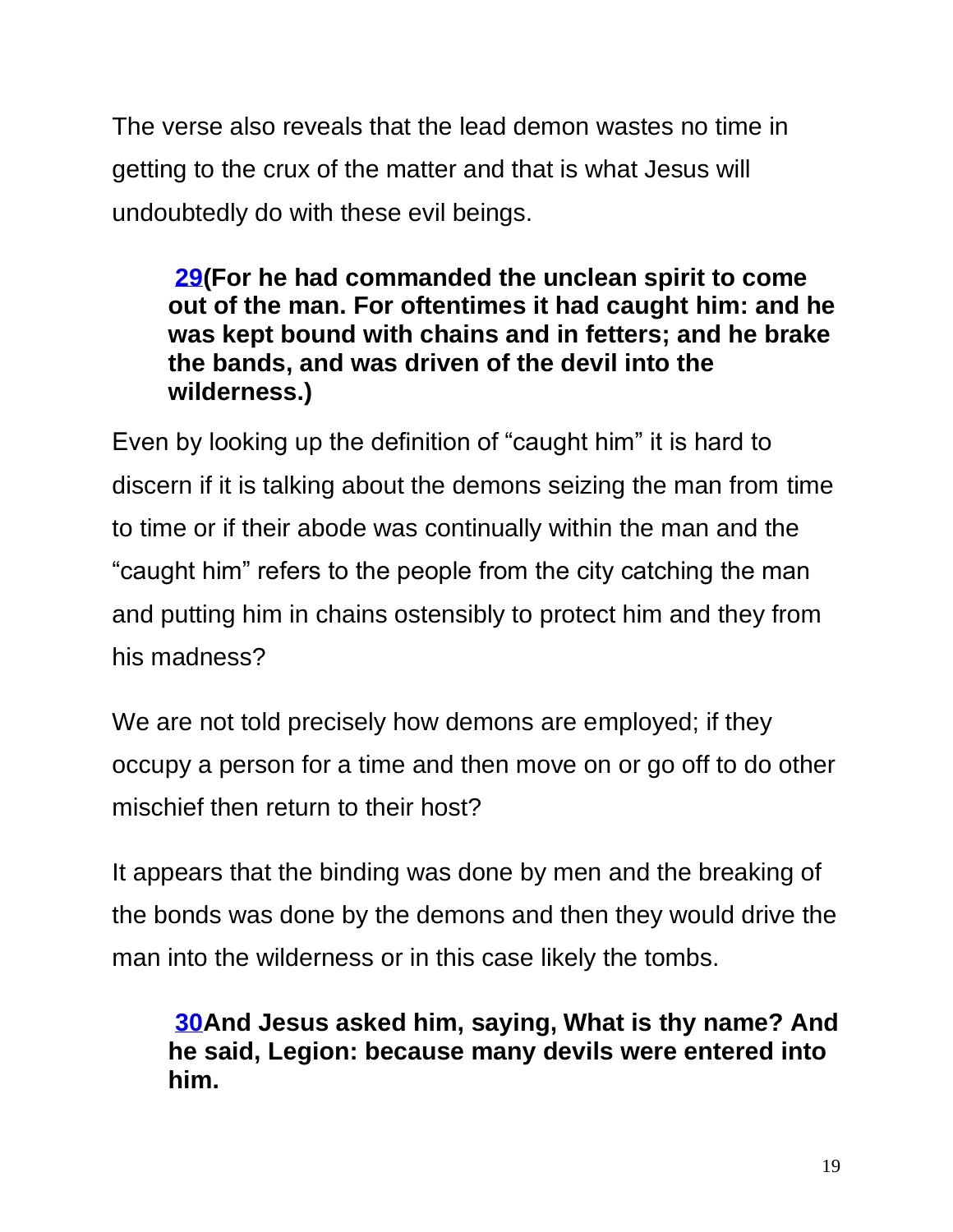This conversation with this lead demon should not be taken lightly; this is the Son of God who is speaking to an evil entity and Jesus at first addresses this demon in the singular. I doubt that Jesus did not already know the depth of demon possession, so it did not surprise Jesus when the lead demon said his name is

## *"Legion: because many devils were entered into him."*

With that said by the lead demon he is apparently joined be the voices of the other demons because in the next verse the word changes from singular to plural.

## **[31A](https://biblehub.com/luke/8-31.htm)nd they besought him that he would not command them to go out into the deep.**

The term "deep" in the Greek is;

Phonetic Spelling: (ab'-us-sos) Definition: boundless, bottomless Usage: the abyss, unfathomable depth, an especially Jewish conception, the home of the dead and of evil spirits.

We find this same term "abuso" used in various places within the

New Testament as in Revelation 11;

*Revelation 11:[7A](https://biblehub.com/revelation/11-7.htm)nd when they shall have finished their testimony, the beast that ascendeth out of the bottomless pit shall make war against them, and shall overcome them, and kill them.*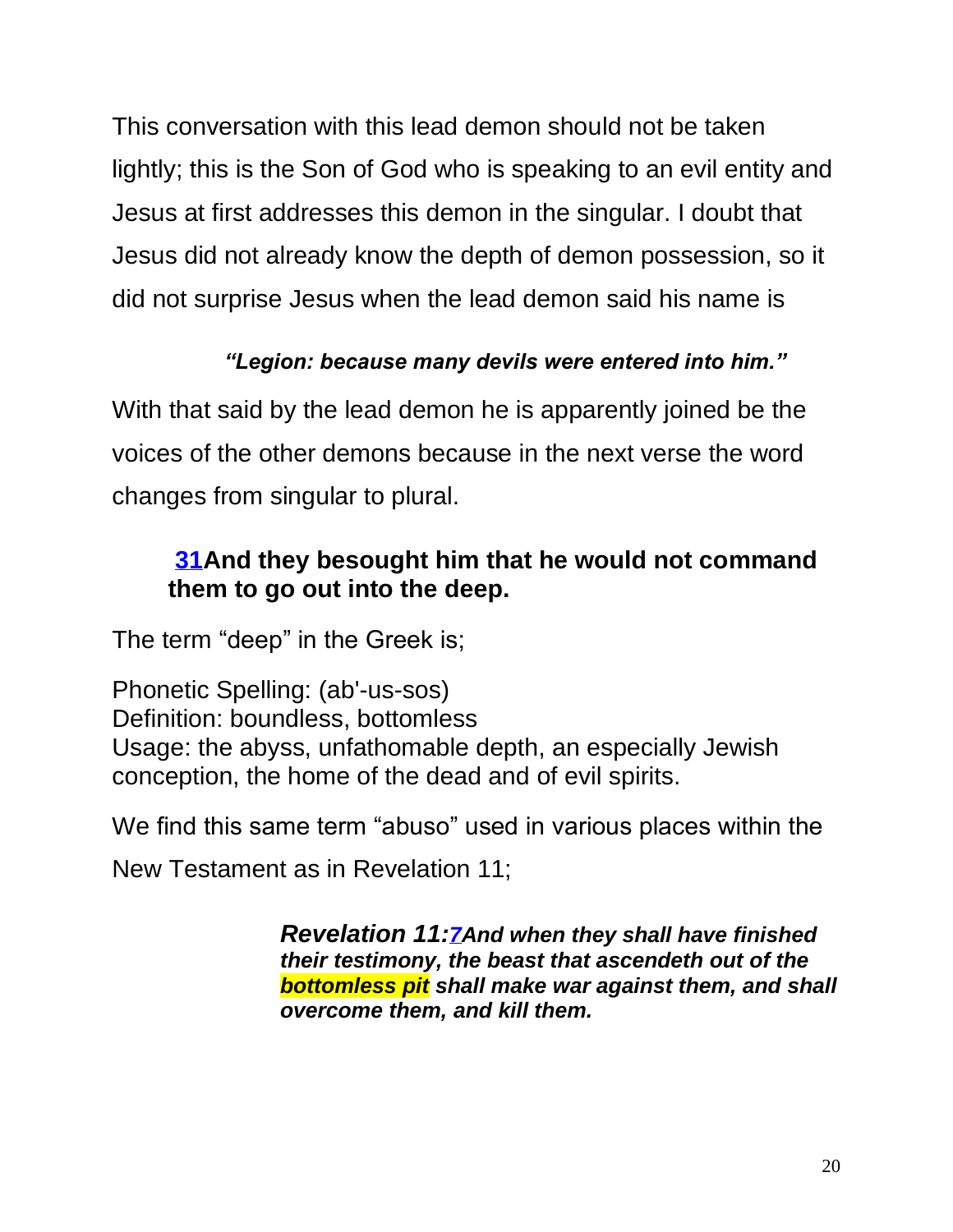This bottomless pit is not a desired place apparently by the demons or underworld. They apparently prefer anything in creation at this time to the bottomless pit.

The final idea established here in vs 31 is that the demons and Christ both know that He has command over them in any circumstance. This reveals that a time is allowed for them to interact and possess people for a time and when Christ says that time is ended, then it is ended and there will be no further discussion between Christ and the underworld. The demons take advantage of being able to ask Christ for something while the time still allows it.

## **[32A](https://biblehub.com/luke/8-32.htm)nd there was there an herd of many swine feeding on the mountain: and they besought him that he would suffer them to enter into them. And he suffered them.**

This area is in or near Galilee and would have a large number of Hebrews living in the area. It is illegal from the Law for those of Israeli heritage to eat or even raise swine.

> *Leviticus 11: [4N](https://biblehub.com/leviticus/11-4.htm)evertheless these shall ye not eat of them that chew the cud, or of them that divide the hoof: as the camel, because he cheweth the cud, but divideth not the hoof; he is unclean unto you.*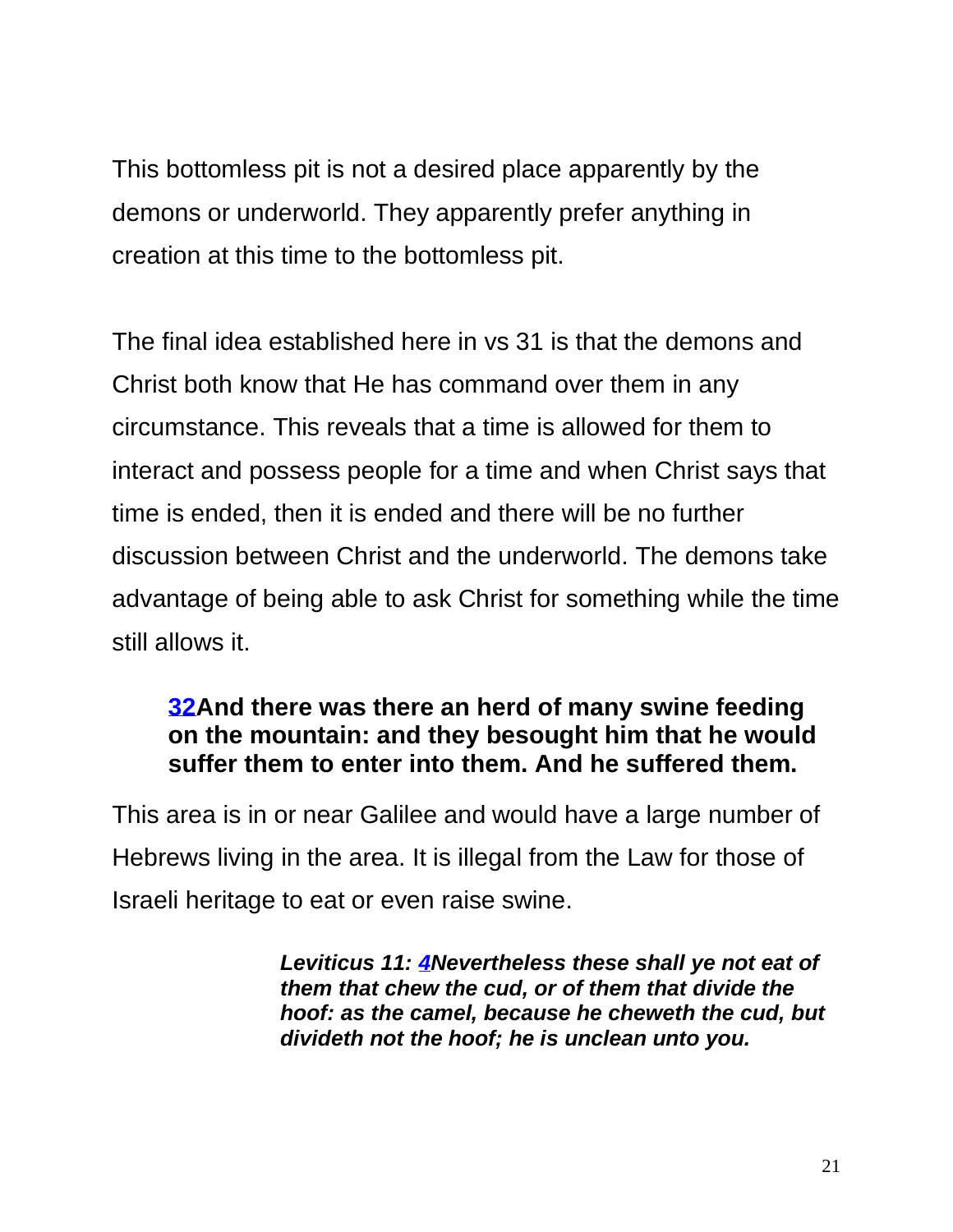#### *[7A](https://biblehub.com/leviticus/11-7.htm)nd the swine, though he divide the hoof, and be clovenfooted, yet he cheweth not the cud; he is unclean to you.*

If the law declared something unclean as it does the swine to even touch a pig would then make the person ceremonially unclean requiring a lengthy cleansing process. The point being that the owners of these pigs were undoubtedly not Hebrew, they were from another culture where pigs were not an offense and were undoubtedly very valuable to the owners.

## **[33T](https://biblehub.com/luke/8-33.htm)hen went the devils out of the man, and entered into the swine: and the herd ran violently down a steep place into the lake, and were choked.**

Apparently, there is no hesitancy of the demons to enter into something that God has declared as unclean for they would be right at home, unclean living within the unclean. Additionally, the pigs apparently have an aversion to something as unclean as a demon to possess them and prefer death to living in that condition. For an animal to run headlong into certain death is extraordinary at least. The question comes then when the host dies what does the demon do?

It is also important to understand what God has told us about dealing with demons.

#### *Acts 19: [13T](https://biblehub.com/acts/19-13.htm)hen certain of the vagabond Jews, exorcists, took upon them to call over them which*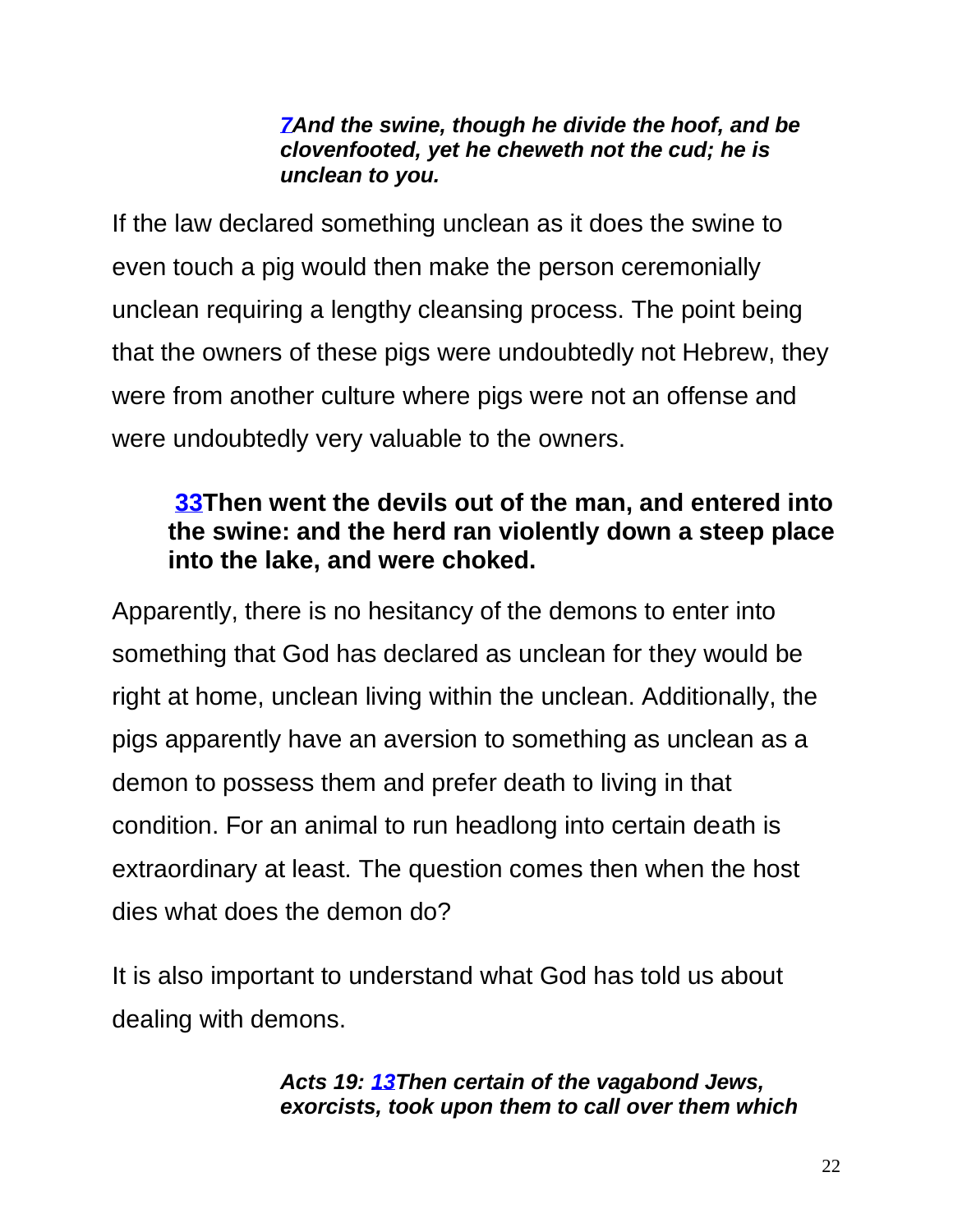*had evil spirits the name of the Lord Jesus, saying, We adjure you by Jesus whom Paul preacheth. [14A](https://biblehub.com/acts/19-14.htm)nd there were seven sons of one Sceva, a Jew, and chief of the priests, which did so. [15A](https://biblehub.com/acts/19-15.htm)nd the evil spirit answered and said, Jesus I know, and Paul I know; but who are ye? [16A](https://biblehub.com/acts/19-16.htm)nd the man in whom the evil spirit was leaped on them, and overcame them, and prevailed against them, so that they fled out of that house naked and wounded.* 

**Q.** And what would be the lesson to learn from this encounter? Do only what God tells you to do, not what other people say you can or should do but clearly what God says.

So how do we know the power that God has extended to each of us? The basics is to first understand what gifts God has bestowed on us and what conditions we are to use those gifts in. Next we need to use caution when stepping out in what we believe is authority God has given others but not necessarily us, we have to know for certain.

> *Jude 1: [5I](https://biblehub.com/jude/1-5.htm) will therefore put you in remembrance, though ye once knew this, how that the Lord, having saved the people out of the land of Egypt, afterward destroyed them that believed not. [6A](https://biblehub.com/jude/1-6.htm)nd the angels which kept not their first estate, but left their own habitation, he hath reserved in everlasting chains under darkness unto the judgment of the great day. [7E](https://biblehub.com/jude/1-7.htm)ven as Sodom and Gomorrha, and the cities about them in like manner, giving themselves over to fornication, and going after strange flesh, are set forth for an example, suffering the vengeance of eternal fire.*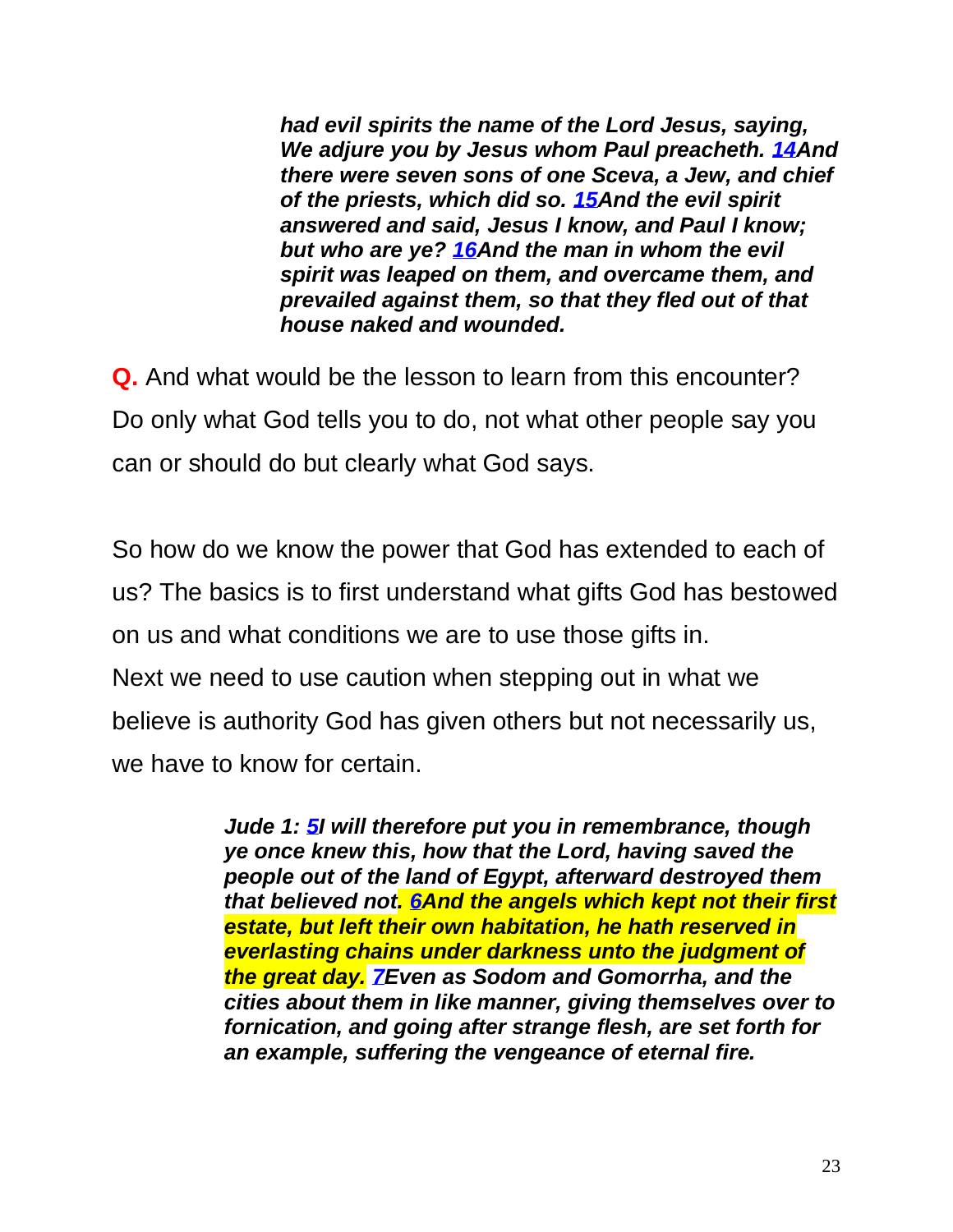*[8L](https://biblehub.com/jude/1-8.htm)ikewise also these filthy dreamers defile the flesh, despise dominion, and speak evil of dignities. [9Y](https://biblehub.com/jude/1-9.htm)et Michael the archangel, when contending with the devil he disputed about the body of Moses, durst not bring against him a railing accusation, but said, The Lord rebuke thee. [10B](https://biblehub.com/jude/1-10.htm)ut these speak evil of those things which they know not: but what they know naturally, as brute beasts, in those things they corrupt themselves. [11W](https://biblehub.com/jude/1-11.htm)oe unto them! for they have gone in the way of Cain, and ran greedily after the error of Balaam for reward, and perished in the gainsaying of Core.* 

By asking God to rebuke Satan or demons we put in the proper perspective that it is really God's Will that should dictate how we interact with demons if at all. If we step beyond where Michael, the Archangel stepped, we may find ourselves in dangerous territory.

**[34W](https://biblehub.com/luke/8-34.htm)hen they that fed** *them* **saw what was done, they fled, and went and told** *it* **in the city and in the country. [35T](https://biblehub.com/luke/8-35.htm)hen they went out to see what was done; and came to Jesus, and found the man, out of whom the devils were departed, sitting at the feet of Jesus, clothed, and in his right mind: and they were afraid.**

Fear gripped them, which is understandable, and they fled which was also understandable. The report would obviously go out as to what happened to such a large group of swine.

The end result is what is important in vs 5. Where would all of us sinners be found if it were up to us. At the feet of the Master, learning and serving Him. This man went from being out of his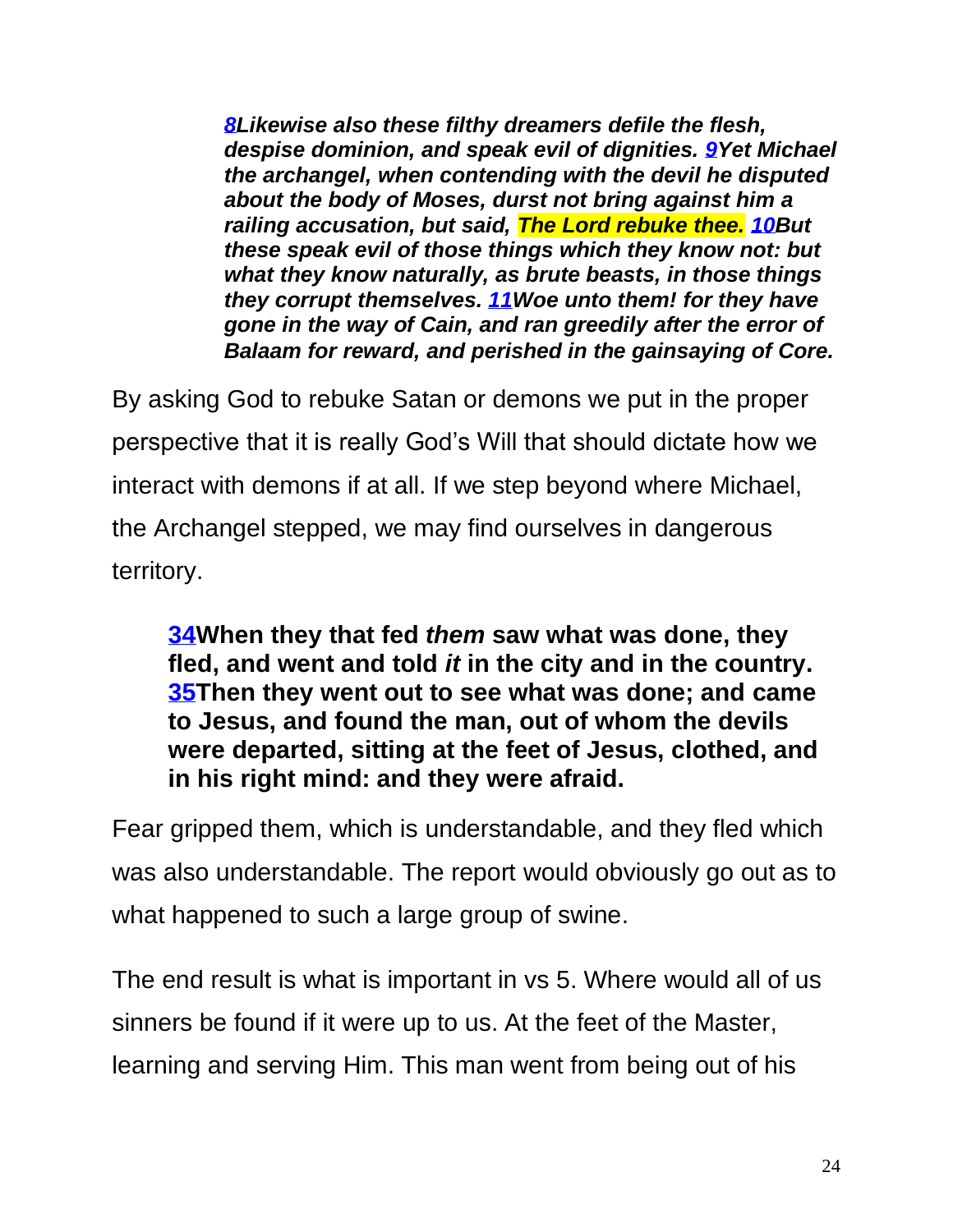mind under the control of demons to sitting at the feet of Christ and in his right mind.

## **[36T](https://biblehub.com/luke/8-36.htm)hey also which saw** *it* **told them by what means he that was possessed of the devils was healed.**

**Q.** By what means was this man healed and by what means did the demons flee into the swine?

By His Word.

#### *Hebrews 4:12 For the word of God is quick, and powerful, and sharper than any twoedged sword, piercing even to the dividing asunder of soul and spirit, and of the joints and marrow, and is a discerner of the thoughts and intents of the heart.*

For us to speak to demons would be otherworldly and even dangerous in some circumstances. We should never engage in idol conversation with any demon, if directed by God our conversation would be short and to the point and most likely contain the words; "The Lord rebuke you…." We saw that Jesus actually responded to a request of the demons in the man; they plead not to be sent to the abyss but instead let them go into the herd of swine. And by Jesus Word He allowed it.

If you are like me, you may wonder; why would Jesus let the enemy go anyplace other than total confinement. The only thing I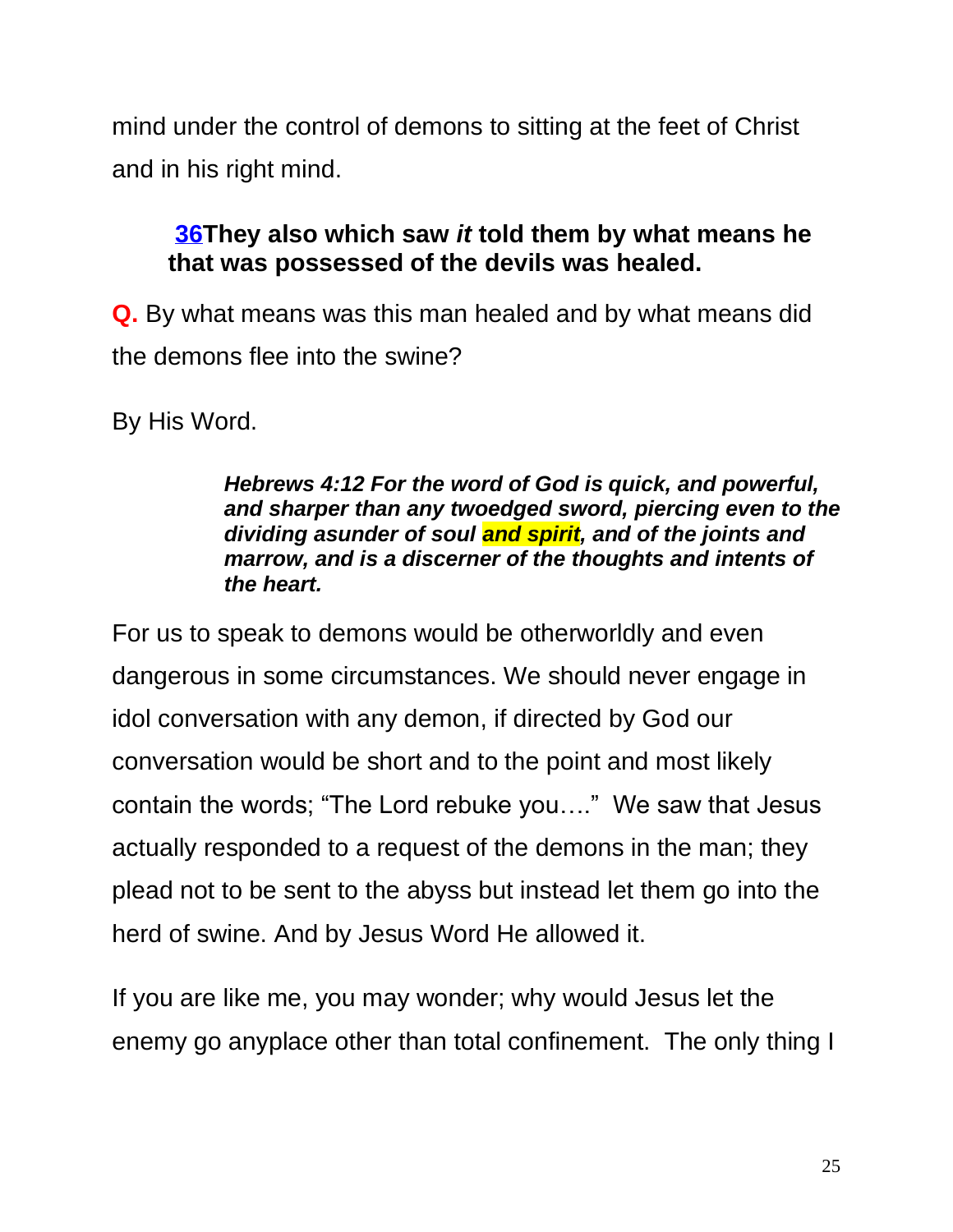can think of is that with God Timing is important and it was not the right time for the sentencing of the demons to the Abyss.

**[37T](https://biblehub.com/luke/8-37.htm)hen the whole multitude of the country of the Gadarenes round about besought him to depart from them; for they were taken with great fear: and he went up into the ship, and returned back again.**

The thought that likely occurred to these observers is likely similar to the comment by the religious leaders when confronted with the knowledge that Jesus could command demons and they obeyed. The take by the religious leaders and other observers was this;

> *Luke 11: [14A](https://biblehub.com/luke/11-14.htm)nd he was casting out a devil, and it was dumb. And it came to pass, when the devil was gone out, the dumb spake; and the people wondered. [15B](https://biblehub.com/luke/11-15.htm)ut some of them said, He casteth out devils through Beelzebub the chief of the devils.*

*Matthew 12: [22T](https://biblehub.com/matthew/12-22.htm)hen was brought unto him one possessed with a devil, blind, and dumb: and he healed him, insomuch that the blind and dumb both spake and saw. [23A](https://biblehub.com/matthew/12-23.htm)nd all the people were amazed, and said, Is not this the son of David? [24B](https://biblehub.com/matthew/12-24.htm)ut when the Pharisees heard it, they said, This fellow doth not cast out devils, but by Beelzebub the prince of the devils.*

*[25A](https://biblehub.com/matthew/12-25.htm)nd Jesus knew their thoughts, and said unto them, Every kingdom divided against itself is brought to desolation; and every city or house divided against itself shall not stand: [26A](https://biblehub.com/matthew/12-26.htm)nd if Satan cast out Satan, he is divided against himself; how shall then his kingdom stand? [27A](https://biblehub.com/matthew/12-27.htm)nd if I by Beelzebub cast out devils, by whom do your children cast them out? therefore they shall be your judges. [28B](https://biblehub.com/matthew/12-28.htm)ut if I cast out devils by the Spirit of God, then the kingdom of God is come unto you. [29O](https://biblehub.com/matthew/12-29.htm)r else how*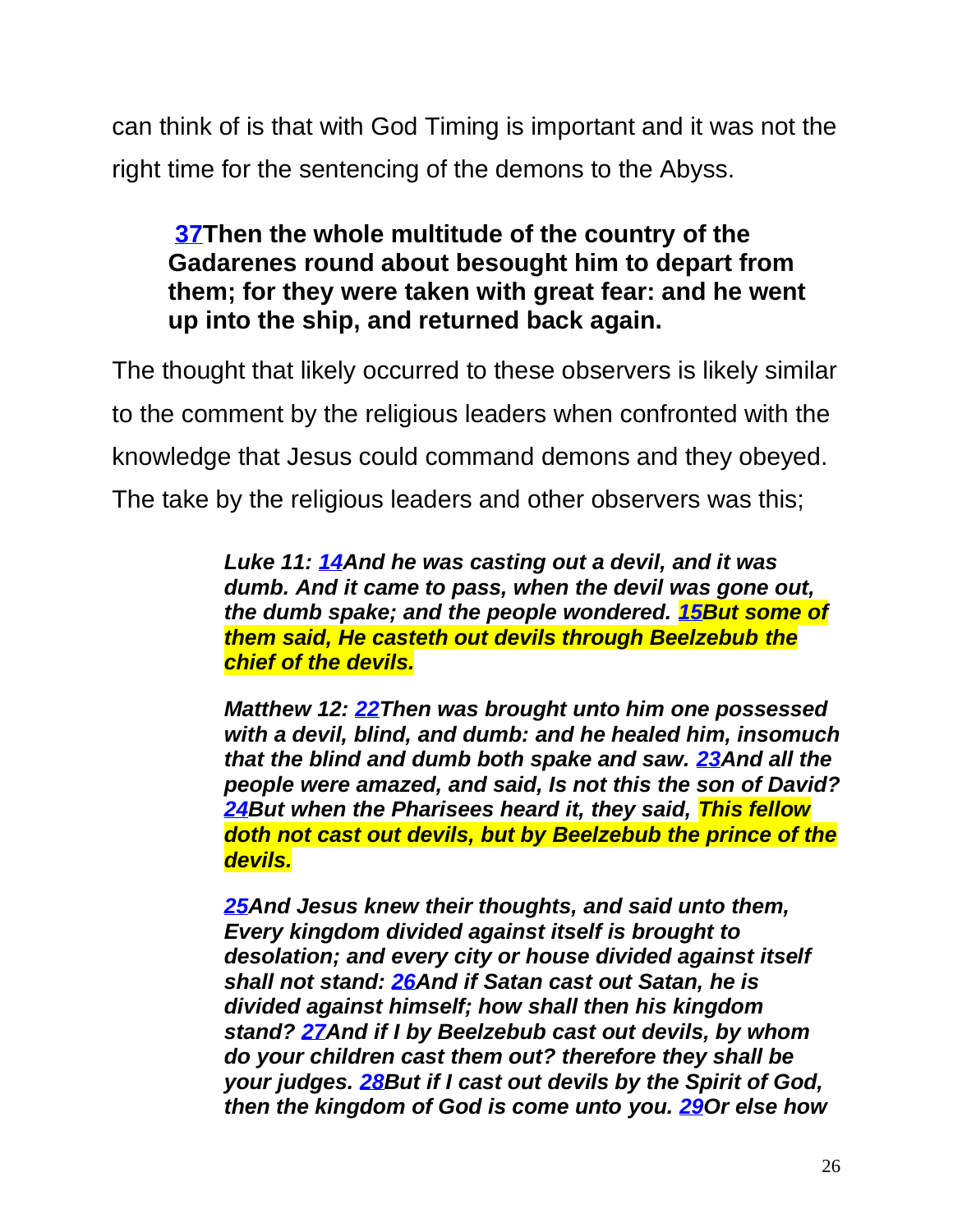*can one enter into a strong man's house, and spoil his goods, except he first bind the strong man? and then he will spoil his house.*

*[30H](https://biblehub.com/matthew/12-30.htm)e that is not with me is against me; and he that gathereth not with me scattereth abroad.*

It is likely that those who had observed this miracle and were uneducated about Christ made a similar assumption. Wrong as it was it was still their take on very little evidence as to who Christ really was.

## **[38N](https://biblehub.com/luke/8-38.htm)ow the man out of whom the devils were departed besought him that he might be with him: but Jesus sent him away, saying,**

This man is saved not from his sins but from the demons and he loves Jesus for that Mercy and Grace. How much more will He love Jesus when He finds out that Jesus saves from not just demons but from our sins and for eternity.

## **[39R](https://biblehub.com/luke/8-39.htm)eturn to thine own house, and shew how great things God hath done unto thee. And he went his way, and published throughout the whole city how great things Jesus had done unto him.**

This is a very precise comment by Christ; "and shew how great things God hath done unto thee".

It is an admission by Jesus that He is God. Jesus as a person would not take credit for the miracles that He performed; He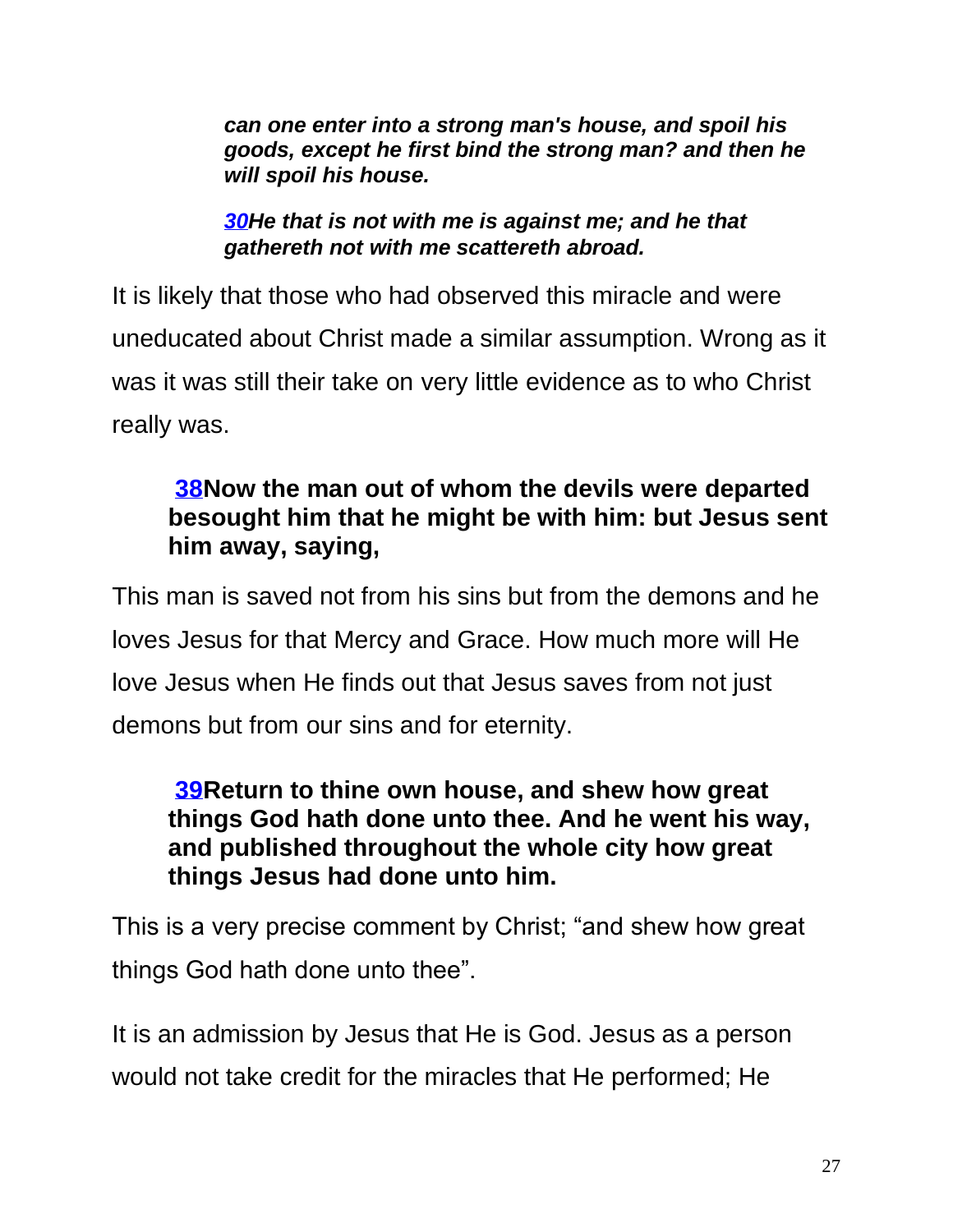would include the God Head in that each One of the Three is One and each One is of the Three that make up the God Head, God the Father, God the Son and God the Holy Ghost.

To be more succinct, Jesus performed these miracles by direct command. He is God.

There are obvious differences between the gospels relative to timing of certain events. Gill and well-known Commentator who lived from 1697-1771; a Baptist Pastor in England he pastored a church that would eventually be pastored by Charles Spurgeon. Gill is not the only one to posit this line of thinking; the writers of the Gospel's did not necessarily follow a chronological order of the events all of the time. Sometimes they would group events not by chronology but by types in order to teach a specific doctrine. That is why sometimes we struggle to see how Jesus went from one place to another in just a single sentence. The Chronology is important only in that it gives us a trail to follow Christ during His ministry. The important part is the underlying doctrines that Jesus taught at each miracle.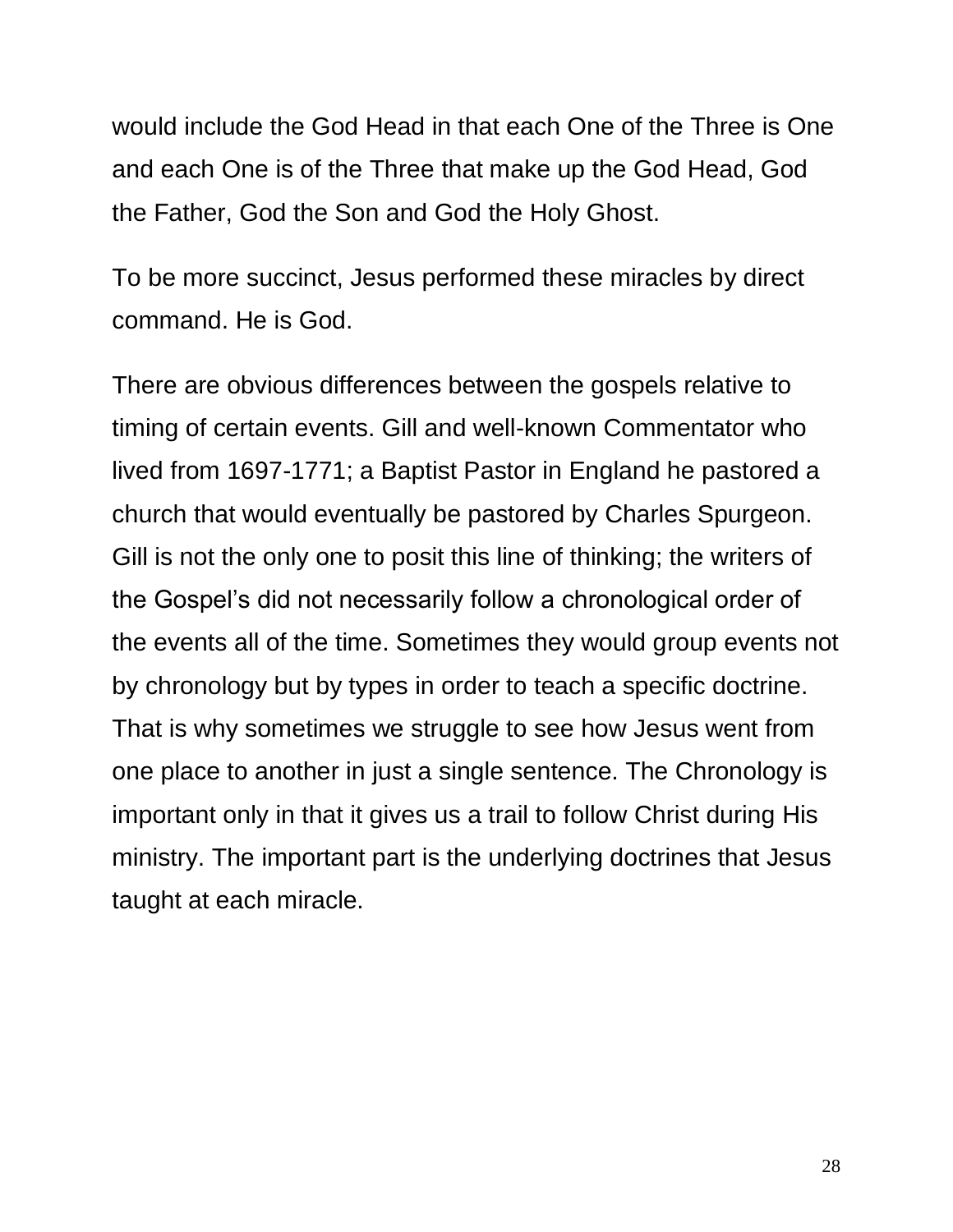# **January 5th 2020**

## **[\(Matthew 9:18-26;](https://biblehub.com/kjv/matthew/9.htm#18) [Mark 5:21-43\)](https://biblehub.com/kjv/mark/5.htm#21)**

**[40A](https://biblehub.com/luke/8-40.htm)nd it came to pass, that, when Jesus was returned, the people** *gladly* **received him: for they were all waiting for him.**

Jesus had removed a legion of demons from a man in the area of Gadara and after healing and teaching in the towns in that area, returned to Capernaum.

We are not told if this meeting was immediately upon Jesus return, but it is likely near that point.

## **[41A](https://biblehub.com/luke/8-41.htm)nd, behold, there came a man named Jairus, and he was a ruler of the synagogue: and he fell down at Jesus' feet, and besought him that he would come into his house:**

A ruler of the synagogue is not a priest. Priest operate only within the Temple and carry out their duties there. A synagogue ruler would be an elder of the village where the synagogue was located. He would be in charge of establishing the ordering of readings from the Law and Prophets as well as arranging for someone to teach on those verses each Sabbath. He would be well known within the community and likely well known to Jesus who had made Capernaum his temporary home.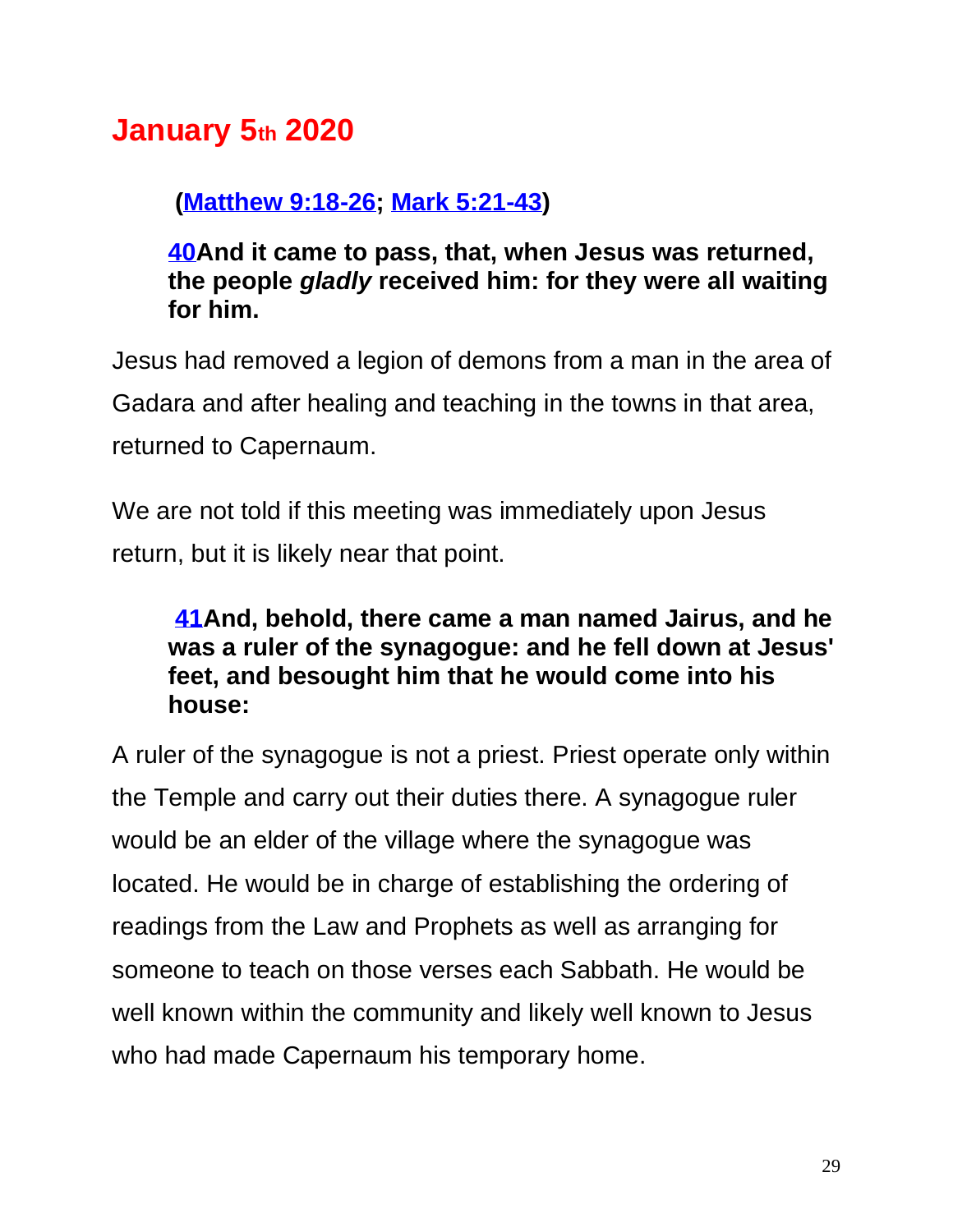Jairus goes to the one place we all need to go and that is the feet of the Master, Jesus Christ.

Every time I see the phrase that someone fell at Jesus feet, I can't help but thing of these verses in "I can only Imagine".

Surrounded by Your glory What will my heart feel? Will I dance for You, Jesus Or in awe of You be still?

Will I stand in Your presence Or to my knees will I fall? Will I sing hallelujah? Will I be able to speak at all?

I can only imagine I can only imagine

We can imagine the heart pain this father is having over the potential loss of his only daughter and the overwhelming hope that Jesus could save her.

## **[42F](https://biblehub.com/luke/8-42.htm)or he had one only daughter, about twelve years of age, and she lay a dying. But as he went the people thronged him.**

Jesus desire is to save and at all levels of the meaning of that word. Here Jesus was asked to come, and He went apparently without delay. As He went, he was thronged; flooded, crowded, jammed with people all around Him.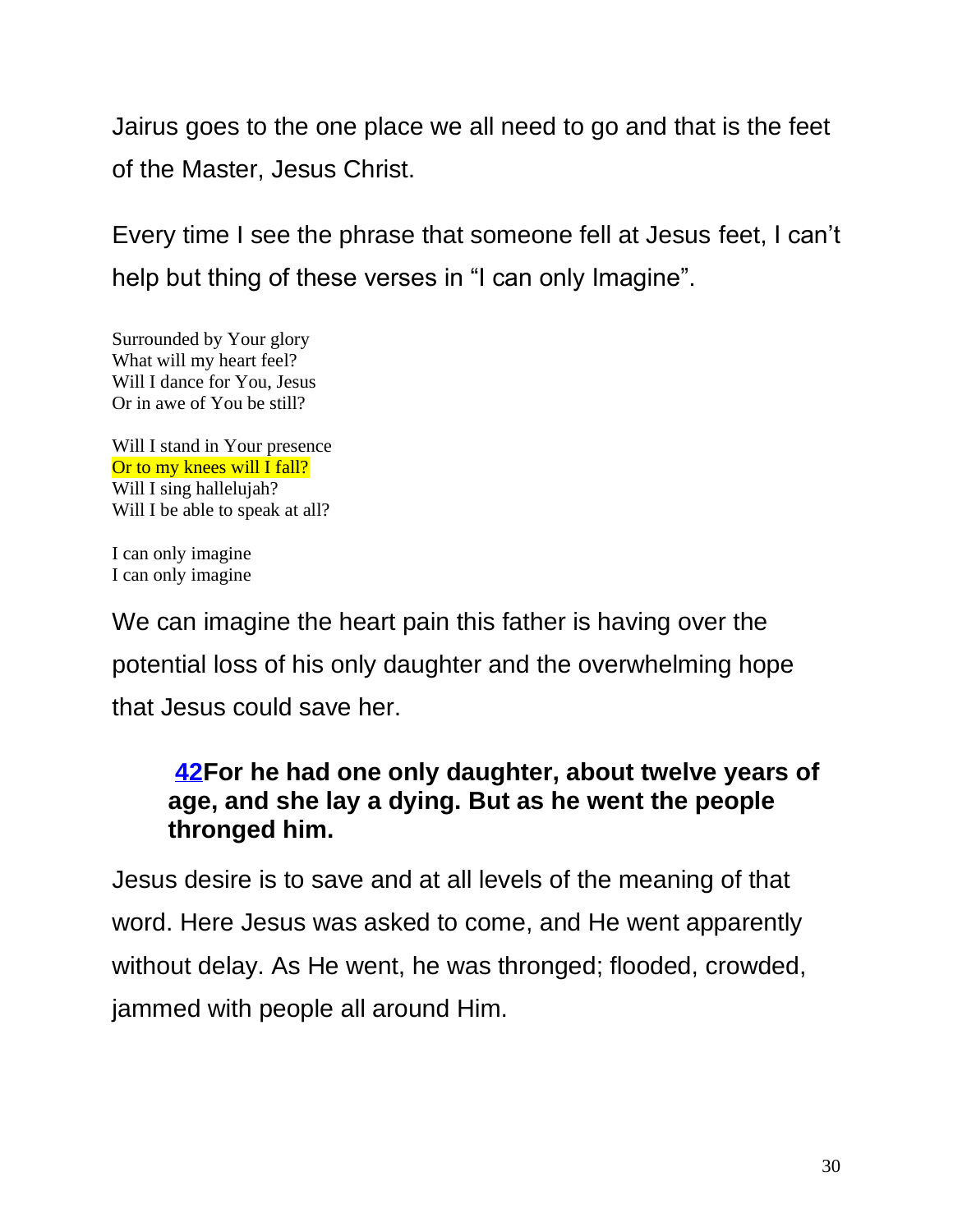## **[43A](https://biblehub.com/luke/8-43.htm)nd a woman having an issue of blood twelve years, which had spent all her living upon physicians, neither could be healed of any,**

Far too many people know the cost of medical care in today's world, some even to the point of total bankruptcy due to medical bills. Physicians practicing medicine in hopes that all of these manmade cures can help someone. There are even charlatans who prey on the sick with all types of snake oils guaranteed to heal all ailments. I am not saying the current one is a snake oil, but it has all the earmarks of one and that is CBD oil. Many people attest to the value of the oil, but I am skeptical and there is a lot of money being spent on it.

This woman had spent all of her money on going from physician to physician with no relief from this issue of blood even though she had been committed to carrying out each physician's prescription. Most certainly she was scared of dying; why else would you spend all of your money on a cure if you were not concerned about your mortality?

The one thing that had not been offered her was free and it is "faith". Faith in a man who she knew had healed many, given sight to the blind and raised the dead, right in her own community.

## **[44C](https://biblehub.com/luke/8-44.htm)ame behind** *him***, and touched the border of his garment: and immediately her issue of blood stanched.**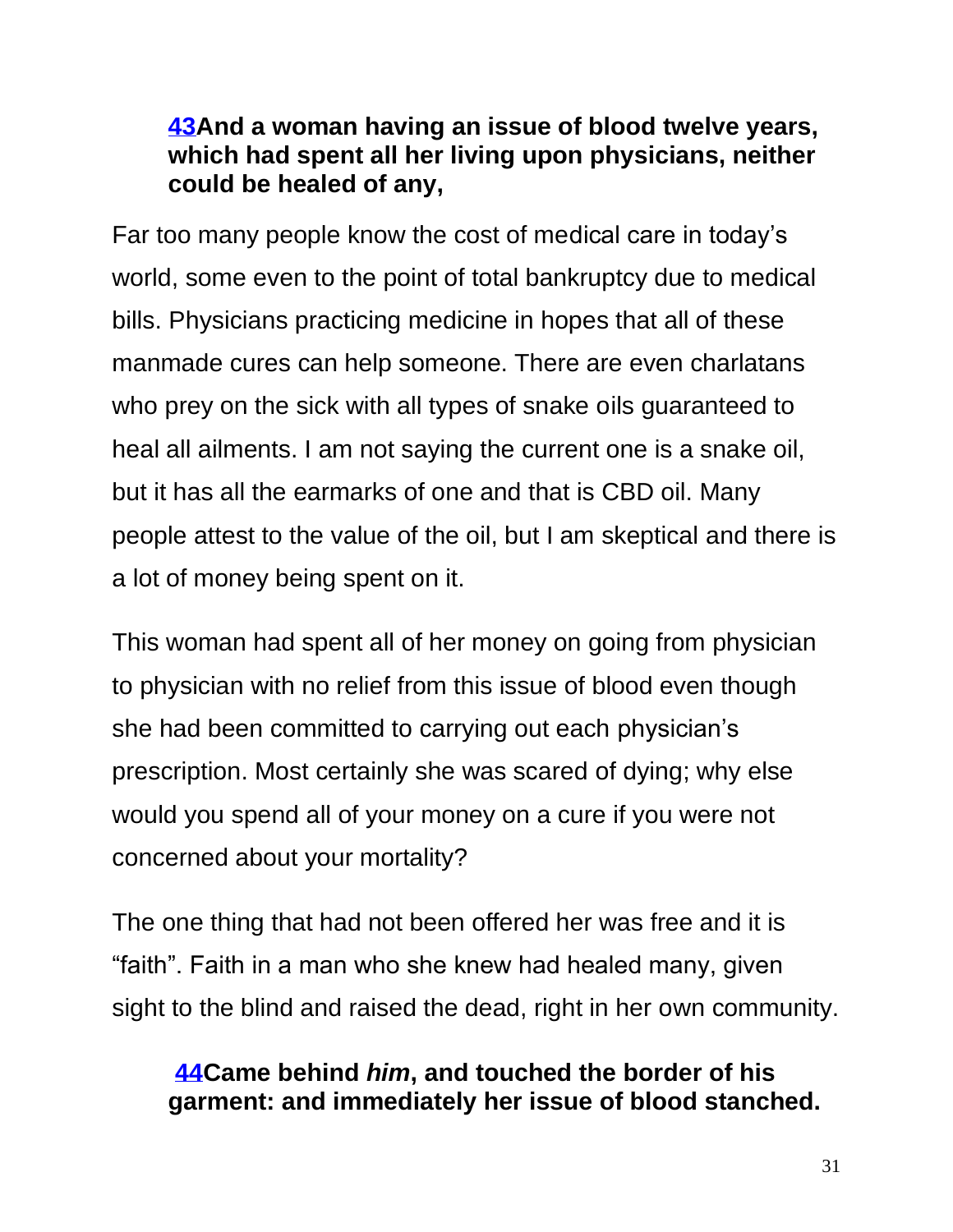Faith has several ancillary requirements; deeds, agreement.

In order for Faith to function it requires at least two things; One is acting on that faith or deeds and the second and probably precedes the first listed here is agreement as in covenant type agreement.

> Transliteration: amanah Phonetic Spelling: (am-aw-naw') Definition: faith, support [KJV:](https://biblehub.com/kjvs/nehemiah/9.htm) And because of all this we make a sure [covenant], and write

Amanah is a Greek word and is part of where we get the word Amen from. It is part of a covenant like the Covenant God made with us; He offered a free Covenant between He and humanity and there is no doubt that He can keep His side of this covenant. The question comes, can we?

It is part of the Faith question; do we have the Faith in Him to believe beyond all doubt that He God is able to carry out this Covenant. The Covenant is found simply in John 3:16 as one example

> *John 3:16 For God so loved the world, that he gave his only begotten Son, that whosoever believeth in him should not perish, but have everlasting life.*

Put another way;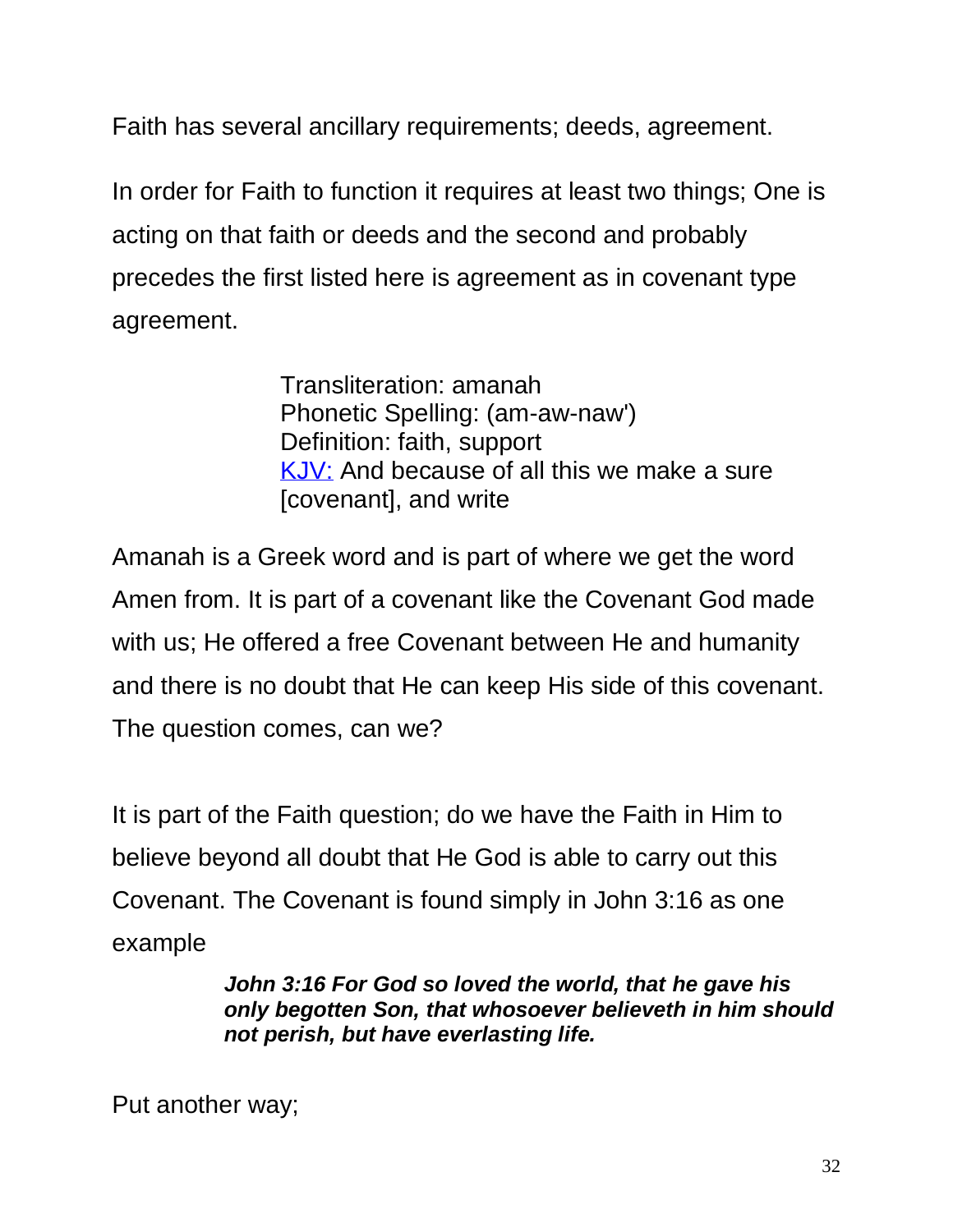#### *John 11:25 Jesus said unto her, I am the resurrection, and the life: he that believeth in me, though he were dead, yet shall he live:*

God says that if we believe in Jesus Christ as our Lord and Savior that we WILL or SHALL be saved. God's part of the Covenant has already been carried out, there is nothing more He needs to do about abiding by the Covenant. The other side of the Covenant is in our hands to do as we please (our free will); that is in all humanity to choose.

> Transliteration: emunah Phonetic Spelling: (em-oo-naw') Definition: firmness, steadfastness, fidelity

Another Greek word for "Faith" is Emunah and as its definition reveals it is an active word requiring us to not budge from this belief in the agreement or Covenant that God has written down.

> Transliteration: emun Phonetic Spelling: (ay-moon') Definition: faithfulness

Yet another word that defines "Faith" involves the act of being in an ongoing manner Faithful. Not turning back, not getting off the path but walking in the Will of God.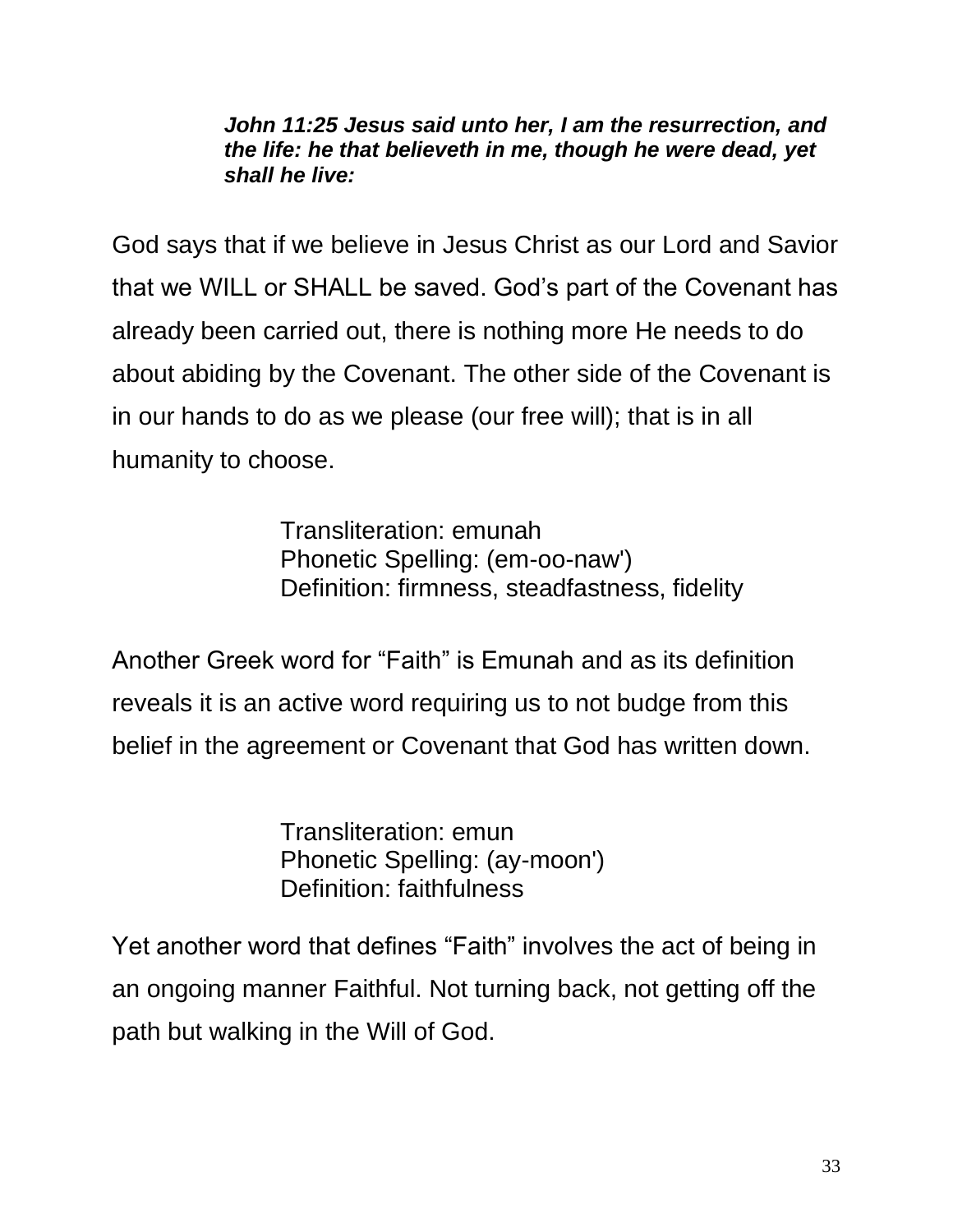Transliteration: mopheth Phonetic Spelling: (mo-faith') Definition: a wonder, sign, portent

God has throughout history given us signs and wonders, portent or signals to examine that all confirm His allegiance to the Covenant. These can be grand miracles or small personal miracles in our own lives, but each convinces us of the reality of God and His Covenant with us. One example is our own salvation; known by you in your heart without doubt; Jesus died to save YOU! If that is not a miracle then we are missing something.

> Transliteration: emeth Phonetic Spelling: (eh'-meth) Definition: firmness, faithfulness, truth Amen

And the last Greek word that speaks of Faith is Emeth which is the other word that we get Amen from. When we say Amen to something that has been spoken, we are saying with "firmness, and faithfulness" that what has been said is TRUE. Amen

Now back to this woman that approached Jesus to touch the hem of his cloak. Based on what she had seen done over the past weeks or months by Christ in healing so many people, do you think she had faith in His Power to heal? We know the answer because of her "deed" or "action". She reached out to touch his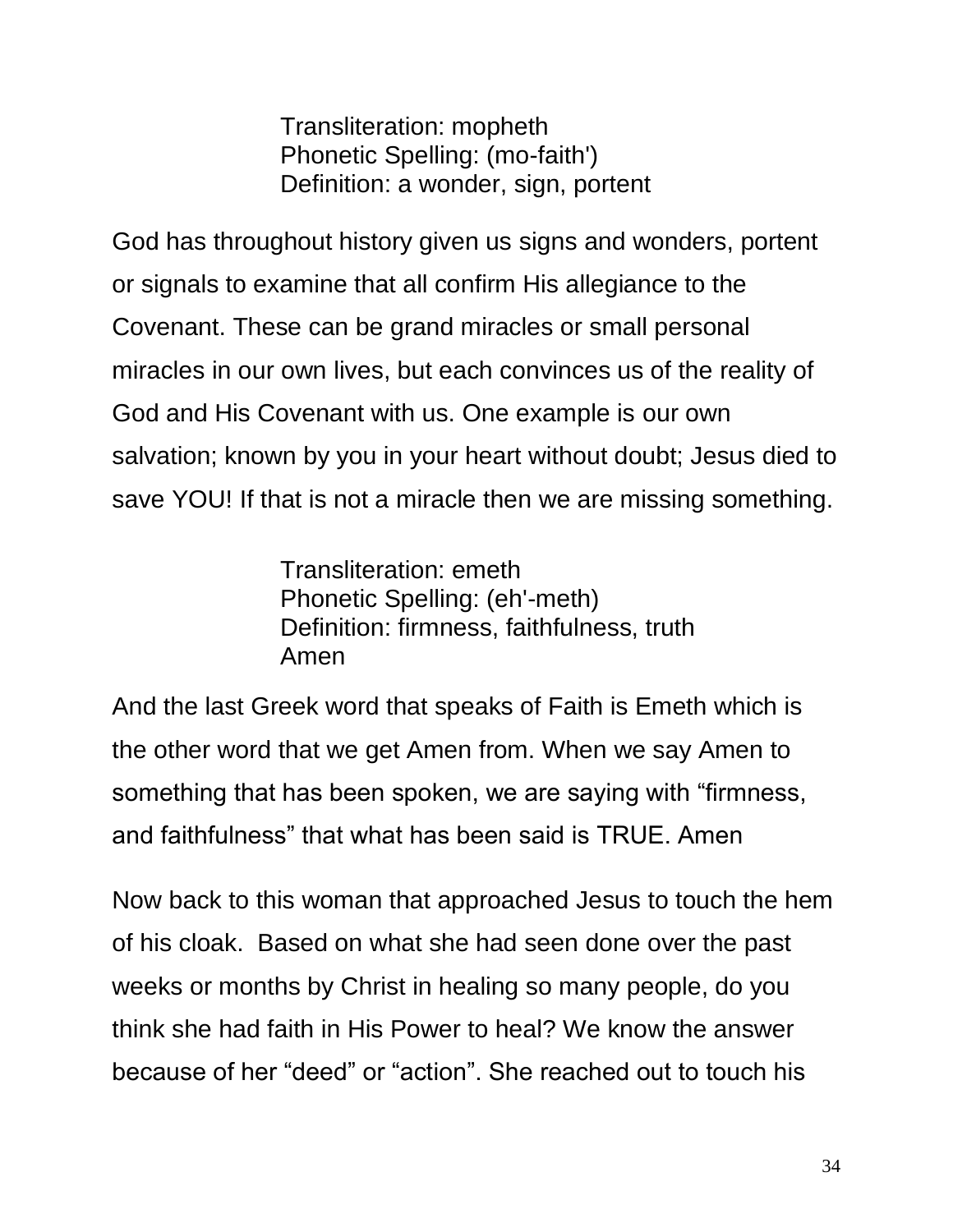vestments. That action betrayed what was in her heart, she had "faith". That faith in this circumstance coupled with our two ancillary requirements; deeds and agreement were all that was needed for her to be healed. She agreed that Jesus had the power and demonstrated that agreement with an action; reaching out to touch his garments.

I don't want to get ahead of what Jesus has authorized through His Word, all of this needs to be in one single context and that is God's Will. We cannot force God to heal us, it is a response from Him if it fits His Will and we have fulfilled our requirements; Faith or Agreement and Deeds or Action. When those forces come together miracles happen.

## **[45A](https://biblehub.com/luke/8-45.htm)nd Jesus said, Who touched me?**

This question I believe is a teaching moment type of question based on the response. Jesus knew exactly who and why this woman touched Him.

**When all denied, Peter and they that were with him said, Master, the multitude throng thee and press** *thee***, and sayest thou, Who touched me? [46A](https://biblehub.com/luke/8-46.htm)nd Jesus said, Somebody hath touched me: for I perceive that virtue is gone out of me.**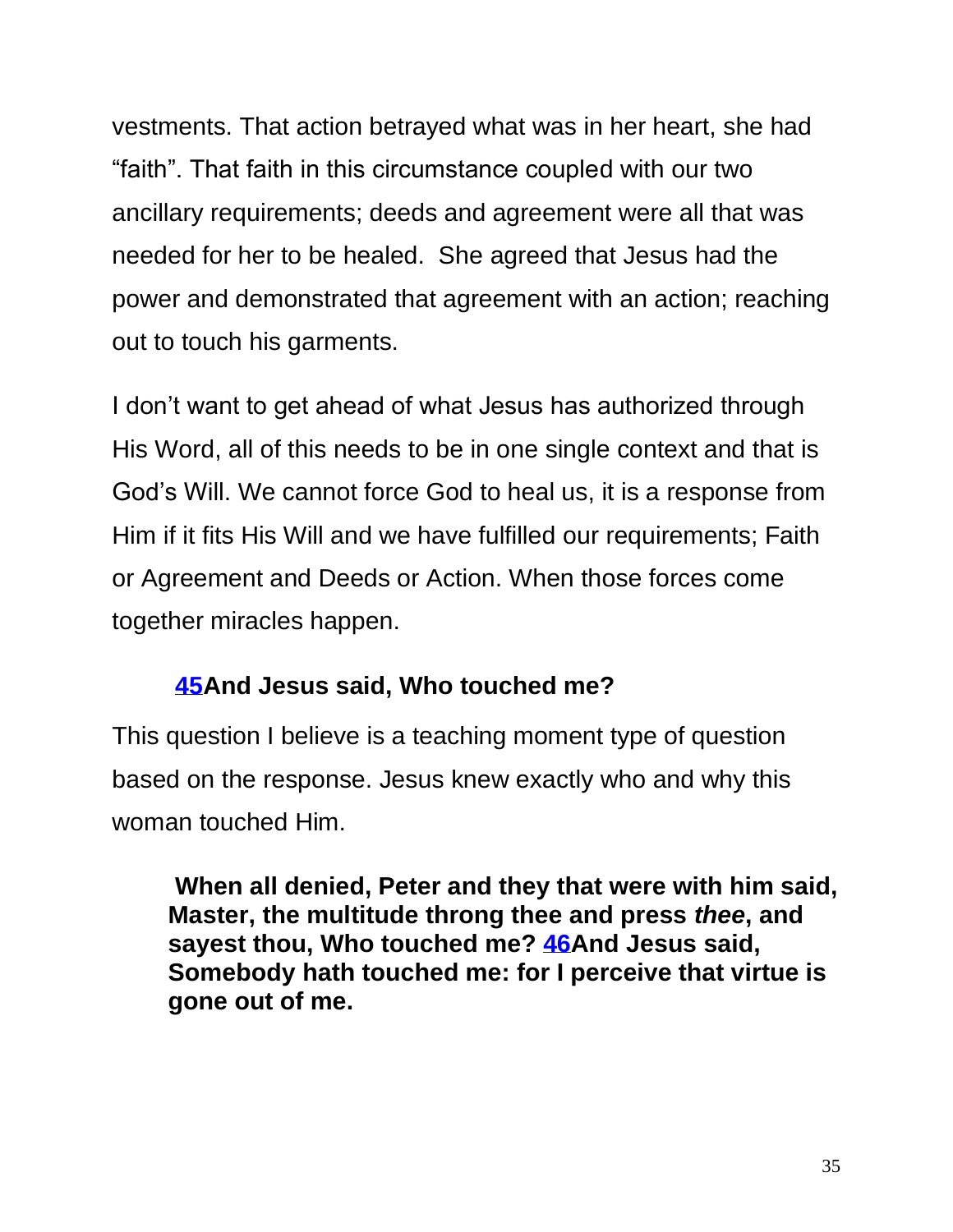This word "virtue" is Dunamis in the Greek according to Strong's Concordance;

Phonetic Spelling: (doo'-nam-is) Definition: (miraculous) power, might, strength Usage: (a) physical power, force, might, ability, efficacy, energy, meaning (b) plur: powerful deeds, deeds showing (physical) power, marvelous works.

Based on the definition and Jesus response it appears that this "Dunamis" is an integral part of Christ and when it is used it is something, He gives of Himself. It would be like donating an integral part of our bodies to someone else.

I do not believe it was a surprise or hidden identity that occurred here. Jesus allowed this woman to go through this to demonstrate a principal or doctrine. That is the doctrine of Faith and Action.

## **[47A](https://biblehub.com/luke/8-47.htm)nd when the woman saw that she was not hid, she came trembling, and falling down before him, she declared unto him before all the people for what cause she had touched him, and how she was healed immediately.**

This feeling of being exposed for what she had done was a part of the process of teaching from Christ. Our conscience is governed by our relationship with God. There are those who have no relationship with God and have no conscience so the very idea of voluntarily confessing to something is beyond their nature. Not so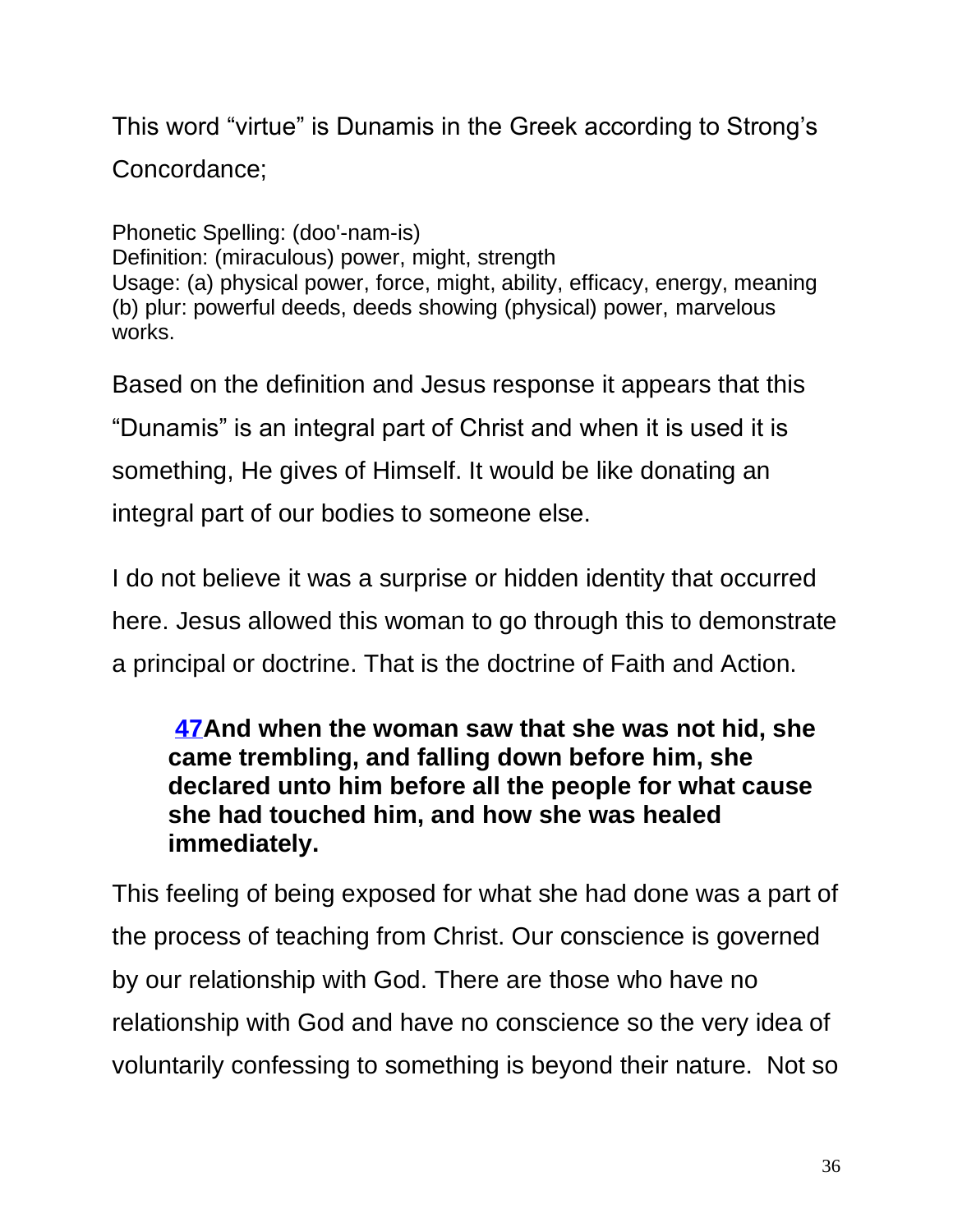with this woman, she had to confess it was her nature driven by the Holy Spirit.

## **[48A](https://biblehub.com/luke/8-48.htm)nd he said unto her, Daughter, be of good comfort: thy faith hath made thee whole; go in peace.**

It is interesting what Jesus declares what had made this woman whole. He declared that it was her "faith" that had made it so. But that faith had to be connected with two other things, sort of a triangle if you would. It had to be in line with God's Will, it had to have action and the third leg was her Faith in what she had seen and heard from Jesus. God's Will, Faith and Action on that Faith brings about amazing results.

His admonishment to her was to "be of good comfort" or be well and "go in peace". Shalom

## **[49W](https://biblehub.com/luke/8-49.htm)hile he yet spake, there cometh one from the ruler of the synagogue's** *house***, saying to him, Thy daughter is dead; trouble not the Master.**

The idea that Jesus would not know that the little girl had died is beyond reason. He would have known, and it was again another teaching moment for our Lord. He would in this instance confront not only death again as He had already done and would do on a personal level, but He would confront unbelief. The opposite of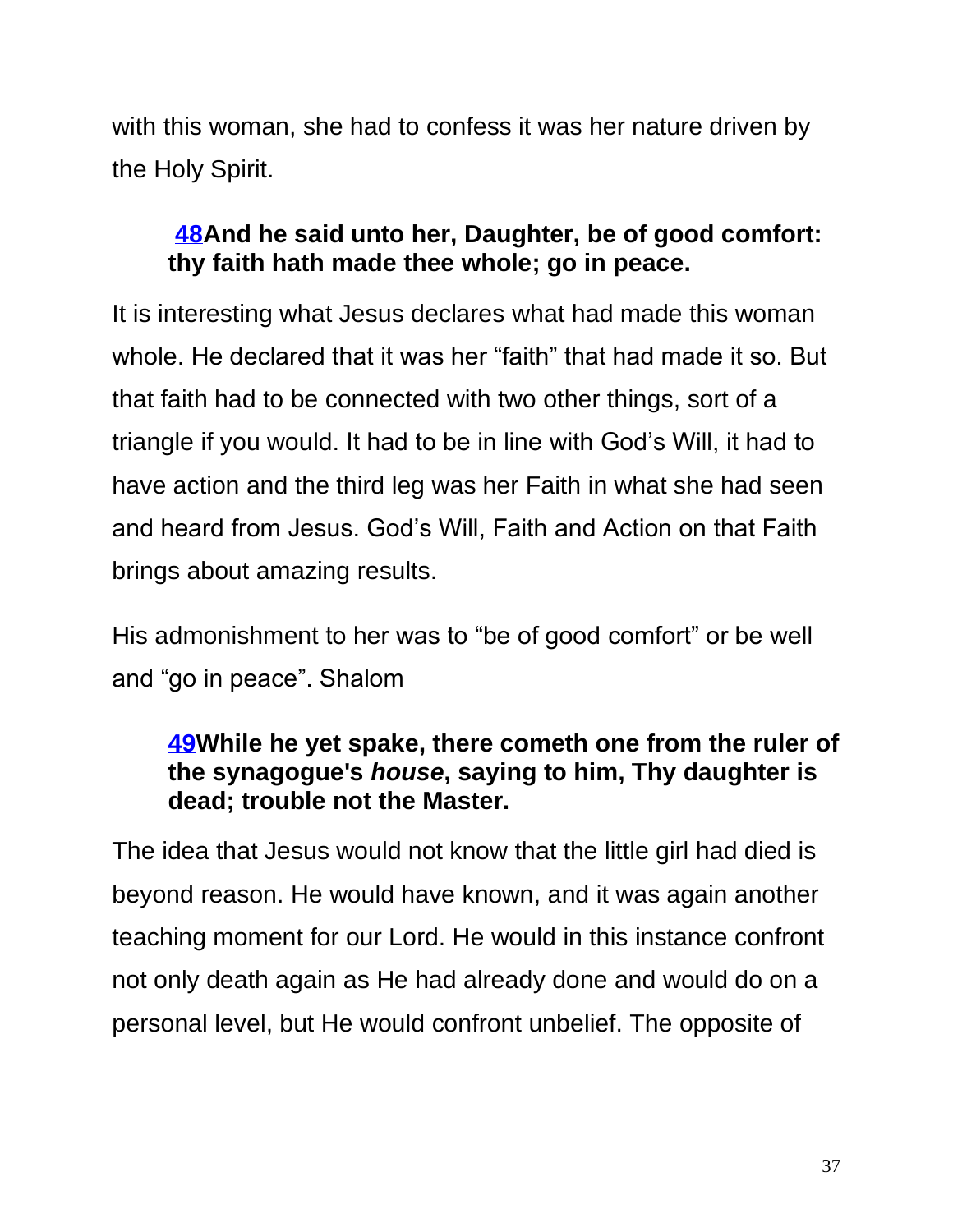"faith" is unbelief and Jesus needed to make that clear to them and to us.

## **[50B](https://biblehub.com/luke/8-50.htm)ut when Jesus heard** *it***, he answered him, saying, Fear not: believe only, and she shall be made whole.**

As to the three legs of miracles we already have two of them in this first sentence; we know God's Will in this instance because Jesus has already declared it; "she shall be made whole". The second leg is obviously "**believe**" so the third leg is action, let's see if we find that here as well.

It is pretty hard for a dead person to show action until they are alive again. So, we have two sources of action; the first was the Jairus asking Jesus to come to his home and heal his daughter. The second action was Jesus Himself, demonstrating that He could go there and help. The next action was for Jesus to speak as if life were already there.

**[51A](https://biblehub.com/luke/8-51.htm)nd when he came into the house, he suffered no man to go in, save Peter, and James, and John, and the father and the mother of the maiden. [52A](https://biblehub.com/luke/8-52.htm)nd all wept, and bewailed her: but he said, Weep not; she is not dead, but sleepeth.**

The Greek word for sleepeth is;

Phonetic Spelling: (kath-yoo'-do) Definition: to sleep Usage: I sleep, am sleeping.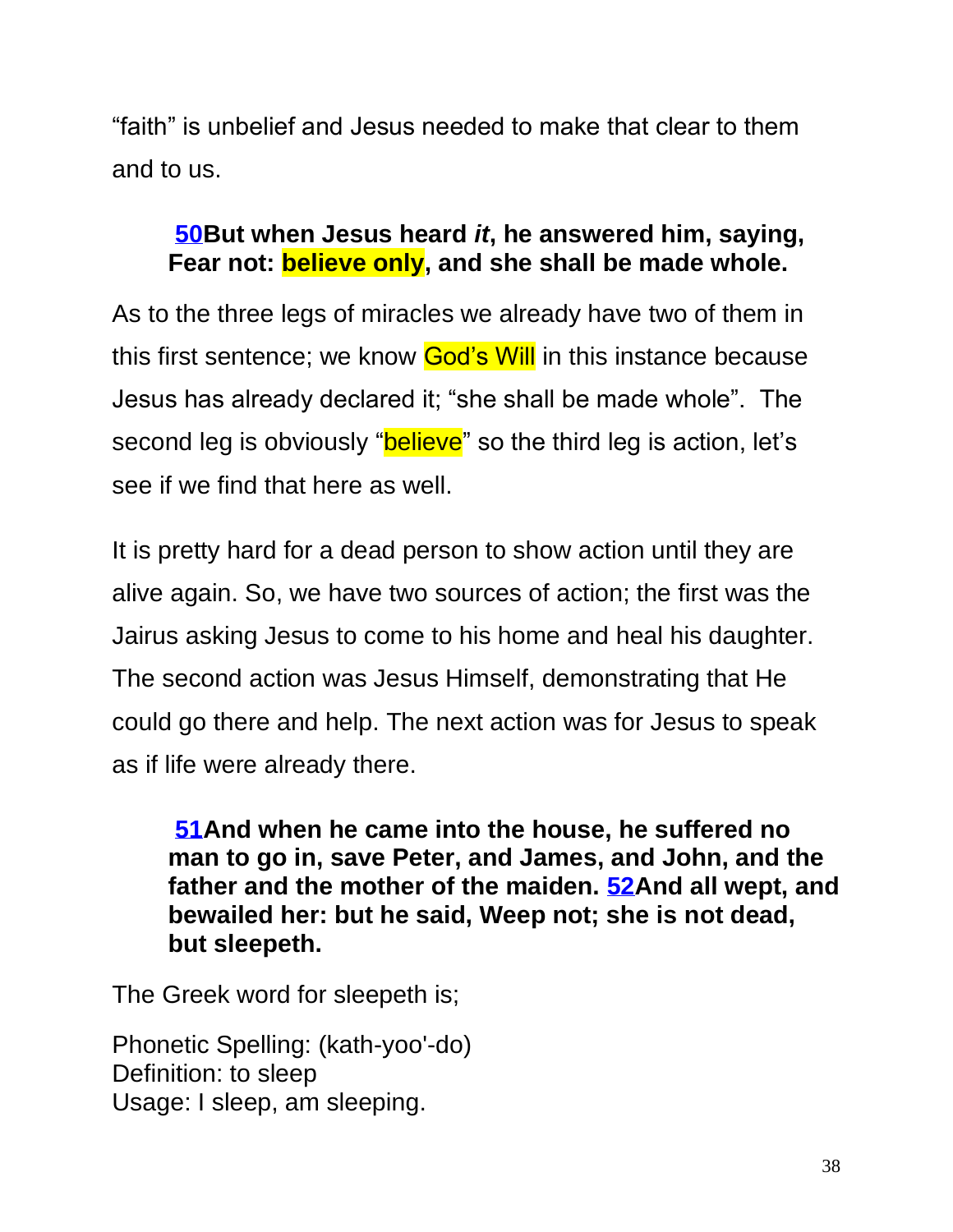This first illustration is a reference to sleeping as in the normal context of not being awake but asleep.

Interestingly this word is used in several contexts, so the context is important to understanding what it means.

## *[KJV:](https://biblehub.com/kjvs/1_thessalonians/5.htm) 1 Thessalonians 5:6 let us not sleep, as [do] others;*

This context from Thessalonians is a reference to being saved or not being saved in a euphemistic or in direct manner.

The last is a metaphorical or symbolic context

#### *KJV: Ephesians 5[:14W](https://biblehub.com/ephesians/5-14.htm)herefore he saith, Awake thou that sleepest, and arise from the dead, and Christ shall give thee light.*

This context demonstrating one's slothfulness or indifference to one's sin but includes being "dead" not in the physical sense but in the spiritual sense.

## **[53A](https://biblehub.com/luke/8-53.htm)nd they laughed him to scorn, knowing that she was dead. [54A](https://biblehub.com/luke/8-54.htm)nd he put them all out, and took her by the hand, and called, saying, Maid, arise.**

It appears Jesus does not care to operate in a climate of disbelief, it seems to be a waste of His time in that arena. He prefers instead to operate with and within those who have Faith and are willing to demonstrate that faith with action.